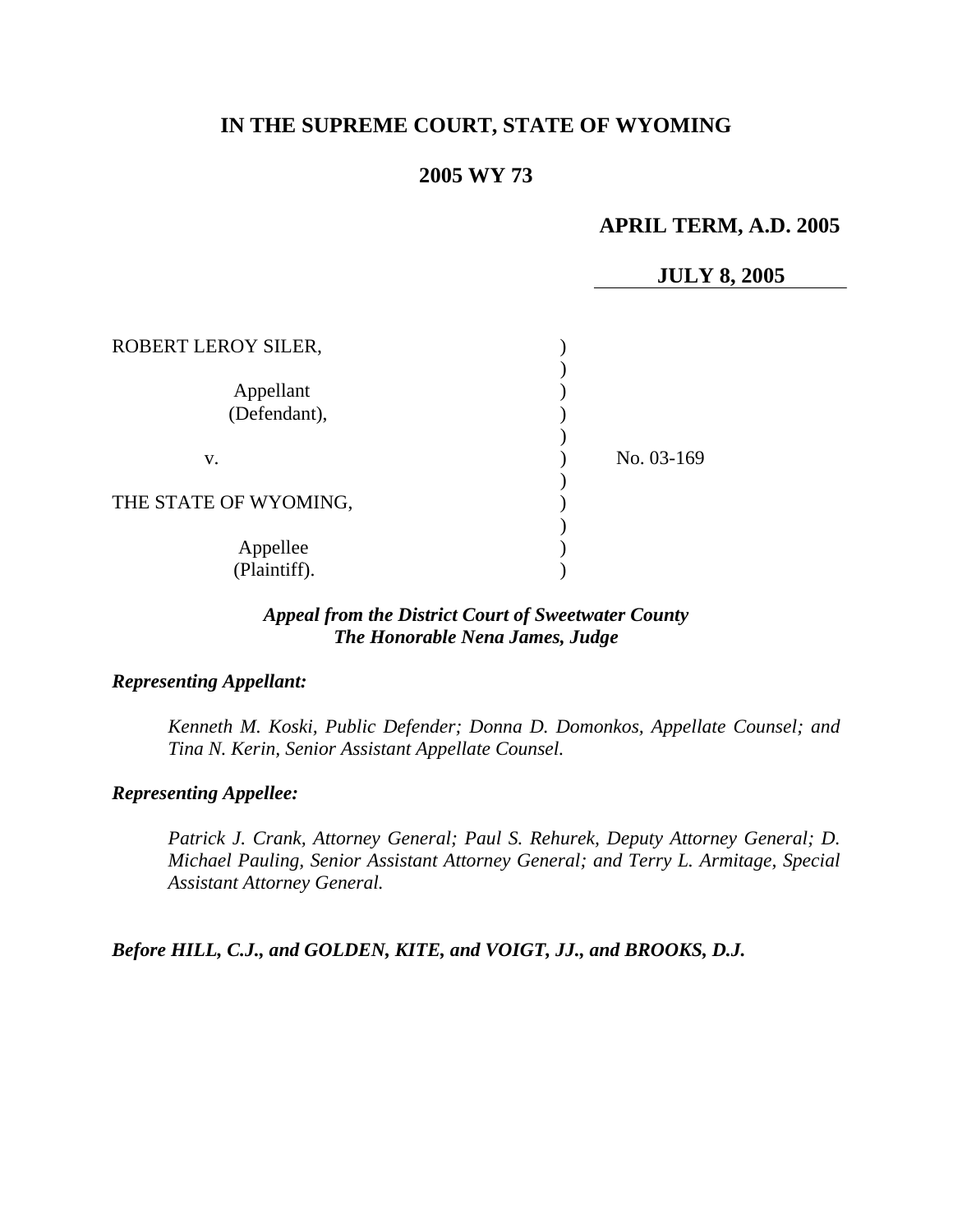## **VOIGT, Justice.**

 $\overline{a}$ 

In April 2003, a Sweetwater County jury found Robert Leroy Siler (the appellant) guilty of first-degree murder, a felony, in violation of Wyo. Stat. Ann. § 6-2-101(a) (LexisNexis 2003). On appeal, the appellant claims that his trial attorneys were ineffective at an evidentiary hearing on the appellant's suppression motion and for conceding the appellant's guilt at trial, that the district court failed properly to instruct the jury on the substantive elements of first-degree murder, and that the district court abused its discretion in denying the appellant's pretrial request for substitute counsel. We affirm.

### *ISSUES*

1. Whether the appellant's trial counsel was ineffective at an evidentiary hearing on the appellant's suppression motion?

2. Whether the appellant's trial counsel conceded his guilt during voir dire, opening statement, and/or closing argument?

3. Whether the district court failed properly to instruct the jury on the elements of first-degree premeditated murder?

4. Whether the district court abused its discretion in denying the appellant's pretrial request for substitute counsel?

## *FACTS*

The instant case essentially revolves around the interactions among three people on August 16 and 17, 2002: the appellant, Craig Cunningham (Cunningham), and Cheryl Ward (the victim). 1 Cunningham and the appellant had been acquaintances since 1999. The appellant and the victim had been involved in a rather tumultuous long-term romantic relationship. Cunningham knew of the appellant's romantic relationship with the victim, but Cunningham, too, became romantically involved with the victim in June 2002. Cunningham's relationship with the victim continued, "off and on," until August 13, 2002. As of August 13, 2002, the victim had apparently returned to the appellant's residence.

Sometime after 4:30 p.m. on August 16, 2002, Cunningham went out to cash his unemployment check and buy some beer. He saw the appellant drinking at a local bar along the way, and Cunningham returned to his residence at about 8:30 p.m. Cunningham drank "a few more beers" and the appellant arrived at Cunningham's residence between 9:30 p.m. and 10:30 p.m. The appellant confronted Cunningham about his relationship with the victim, and

<sup>1</sup> Cunningham was admittedly an alcoholic during the relevant time period and indicated that he had thirteen prior convictions in Utah for driving while under the influence. At least one of these offenses was a felony, for which Cunningham served time in prison. Cunningham testified at trial that he and the appellant were "heavy drinkers." The appellant's father confirmed that the appellant had a "bad" drinking problem.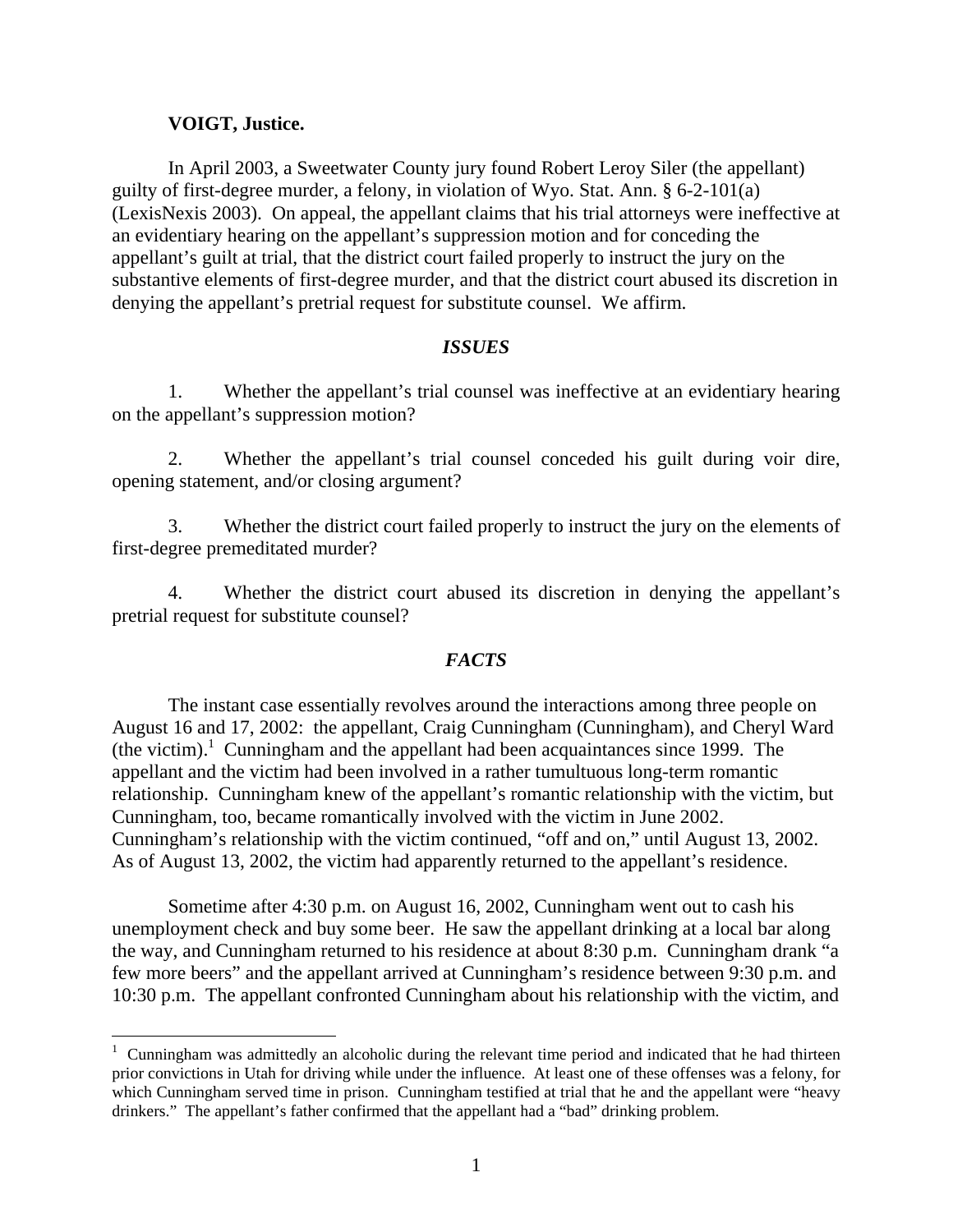Cunningham admitted that he and the victim had been "having sex." The two argued back and forth for a period of time, and each man apparently expressed his love for the victim. Cunningham testified that at some point, the appellant displayed a bone-handled knife with a five- or six-inch blade, put the knife in the back of his truck, and returned with a "couple of beers." The appellant had calmed down, according to Cunningham, and they each drank a heer $^2$ 

Cunningham testified that the appellant decided to confront the victim about her relationship with Cunningham, so the appellant drove Cunningham to the appellant's residence. The victim was in the bathroom fixing her hair, and Cunningham overheard the appellant inform the victim that he had discovered the victim's affair with Cunningham. According to Cunningham, the victim denied the affair and the appellant told her that Cunningham was present in the appellant's residence and if she did not believe the appellant, she could ask Cunningham. The appellant and the victim proceeded to argue for about five minutes and the appellant declared that he was "through" with the victim.

The appellant and Cunningham left the appellant's residence between 10:00 p.m. and 11:00 p.m. The appellant drove Cunningham to a local bar, where, according to Cunningham, they had one or two drinks. $3$  The appellant then drove Cunningham to the Rage bar. About an hour later, they left the Rage bar because the appellant "had his head down on the bar and this bartender wanted me [Cunningham] to get him out of there." Cunningham woke the appellant up and testified that the appellant was able to exit the bar and get into his vehicle under his own power. The appellant stated that he was "in no shape to drive" and neither, admittedly, was Cunningham.<sup>4</sup> Nevertheless, Cunningham took the wheel of the appellant's vehicle and experienced some difficulty in starting the vehicle. The appellant was able to tell Cunningham how properly to start the vehicle.

Cunningham drove the appellant back to the appellant's residence. He estimated that they left the Rage bar at 12:00 a.m. or 12:30 a.m., but testified that it could have been later.<sup>5</sup> At the appellant's residence, the appellant offered to let Cunningham stay the night and to take Cunningham home in the morning. The appellant retrieved a blanket so that Cunningham could sleep on the couch; Cunningham drank another beer or two and went to sleep on one couch and the appellant went to sleep on a separate couch.

<sup>&</sup>lt;sup>2</sup> Cunningham's neighbor testified that she heard the appellant and Cunningham arguing at about 9:15 p.m. or 9:30 p.m. The appellant was "very angry" and yelling, but at some point the situation calmed and Cunningham and the appellant began to talk in normal tones.

<sup>&</sup>lt;sup>3</sup> The bartender testified that Cunningham and the appellant were at the bar for fifteen or twenty minutes and they each drank a beer. According to the bartender, the appellant remained standing the entire time he was in the bar; the appellant "walked straight" and "talked straight."

<sup>&</sup>lt;sup>4</sup> Cunningham testified that he did not recall the two drinking at the Rage bar and that to this point in the evening he personally observed the appellant consume maybe five or six beers.

<sup>5</sup> Officer Jason Love testified that when he interviewed Cunningham the next morning, Cunningham stated that they had "[q]uite a few" drinks at the Rage bar, the appellant was "pretty drunk," and they left the bar at 2:30 a.m.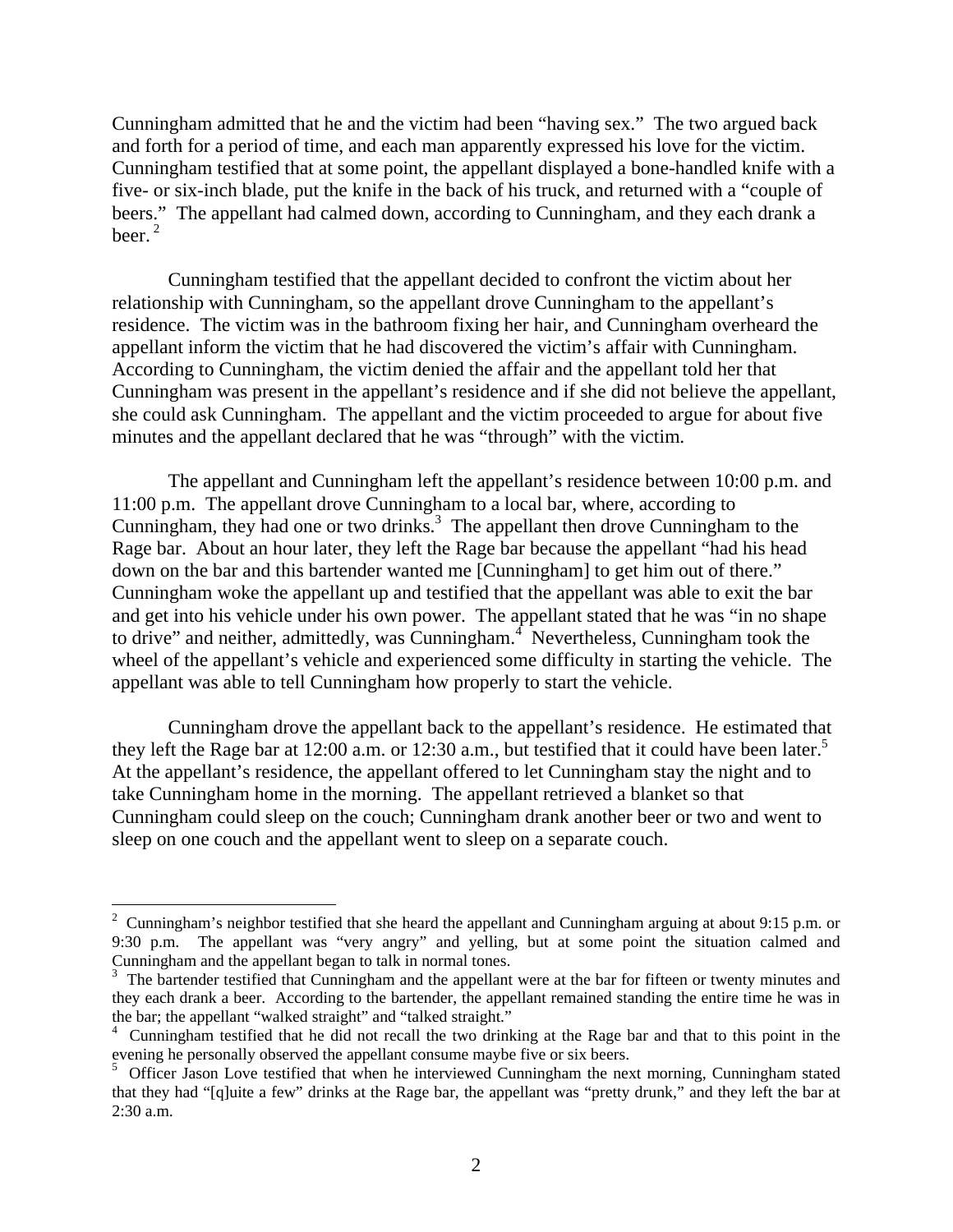Meanwhile, the victim had called her friend JoAnn Richards (who had been drinking beer since noon that day) several times from the appellant's residence to see if Richards would pick her up, but Richards did not do so. The appellant also called Richards at 2:00 a.m.<sup>6</sup> He asked whether Richards had picked up the victim and stated that he was with Cunningham, had been drinking beer, and was returning home. Richards testified that, based on her prior interactions with the appellant, the appellant did not sound as if he was intoxicated. The victim ultimately walked to Richards' residence, arrived shortly after 2:00 a.m., and consumed alcohol. The victim left with some acquaintances between 4:30 a.m. and 5:00 a.m. The acquaintances attempted to drop the victim off at two different residences but no one was home, so the victim directed them to take her to the appellant's residence.

Cunningham testified that he was awakened at about 5:00 a.m. or 5:30 a.m. by the victim "straddling" him on the couch and kissing him. Although he had been drinking "[q]uite a bit" the previous evening, Cunningham stated that he was not intoxicated, but was "[h]ung over." The appellant woke up about the same time and, upon observing Cunningham and the victim, asked "Just what the f\*\*\* is going on?" The victim, according to Cunningham, told the appellant to "f\*\*\* himself." The appellant was angry, walked back and forth in a "rampage," and told the victim to leave; the victim did not leave. The appellant yelled at the victim for two or three more minutes. Cunningham got up, put on his boots and sat in a chair next to the dining room table while the appellant and the victim continued to argue. At some point, the victim sat in a separate chair and joined Cunningham at the dining room table. The next thing Cunningham saw was the appellant enter the residence through the front door (presumably after retrieving the knife from the back of his truck) and, without saying anything, walk (in a "normal walk") straight towards the victim. The appellant "reached over with his left hand, grabbed her . . ., bent her back a little bit in the chair" and stabbed her overhand "right square in the chest." Cunningham asked the appellant "what the f\*\*\* he just did" and the appellant, according to Cunningham, responded "I just killed this f\*\*\*\*\*\* b\*\*\*\*" and "If you don't believe me, check her pulse." The appellant then offered Cunningham a ride home, and Cunningham said "I'm out of here" and left the appellant's residence. Cunningham called 911 from another house in the area within four to five minutes of the stabbing. The record reflects that 911 received the call at 5:55 a.m.

Officer Jason Love responded to the 911 call and discovered the victim's body between two vehicles in the appellant's driveway. He observed marks at the scene indicating that someone dragged the victim's body from the appellant's residence to the driveway. Officer Love spoke with Cunningham at about 6:20 a.m. or 6:30 a.m. and saw no signs that Cunningham was intoxicated at the time. The victim was pronounced dead at the hospital at 6:48 a.m.

At 6:10 a.m. or 6:15 a.m. that morning, the appellant phoned his friend Mark Lacquement and requested a ride. Lacquement encountered the appellant at about 6:45 a.m.

 $6$  Cunningham testified that he remembered the appellant making a phone call while driving from the Rage bar to the appellant's residence.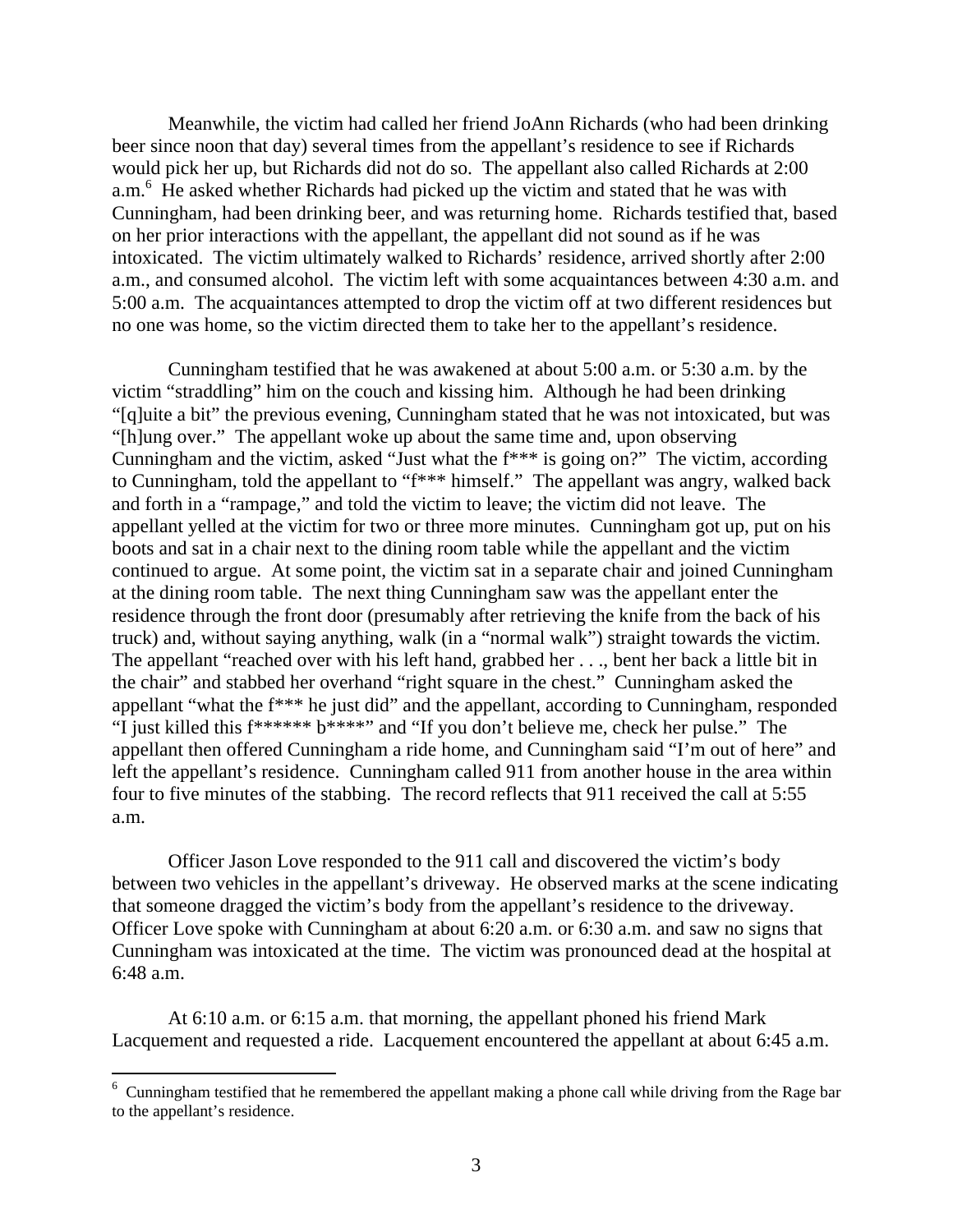or 6:50 a.m., at which time the appellant stated that he "might be going down this time" and believed the victim had been "stabbed or killed." The appellant ended up back at Lacquement's garage and according to Lacquement, the appellant did not exhibit any signs of intoxication. JoAnn Richards similarly received a telephone call from the appellant at about 7:00 a.m. The appellant twice stated that "he had killed" the victim. According to Richards, the appellant was calm and exhibited no obvious signs that he was intoxicated. The appellant called Richards again between 7:30 a.m. and 7:45 a.m. When Richards asked the appellant how he had killed the victim, he said that he had "stabbed" the victim "in the heart." The appellant also called his father sometime prior to 9:00 a.m., and stated that the victim was dead and that he "killed her."

 Law enforcement officers found the appellant hiding under a car in Lacquement's garage and arrested the appellant. The appellant smelled of alcohol and stated that he had been drinking the previous evening, and officers observed dried blood on the appellant's hands. A knife with blood on it was subsequently discovered in the appellant's kitchen sink, and an examination of the appellant's person did not reveal any injuries to the appellant's body.

Detective John Elliott interviewed the appellant at 9:29 a.m. on August 17, 2002. During that interview, the appellant stated:

1. The appellant and Cunningham "ended up talking and become friends until [the victim] showed up and then shit happened;"

2. The appellant was on one couch, Cunningham was on another couch, and the victim came in drunk and tried to start a fight with the appellant;

3. The victim started "hugging and kissing on" Cunningham and the appellant repeatedly told her to leave his residence and the victim refused;

4. The appellant told Cunningham he was going to stab the victim and "don't f\*\*\* with me. I says you're f\*\*\*\*\*\* with the wrong person;"

5. The appellant had the knife on his "side," "showed" the victim the knife and said "I'm going to do it and she says no you won't and I said watch" and after the second or third time the victim said "you won't do it" the appellant stabbed the victim with a hunting knife—when asked if the appellant stabbed the victim "out of a fit of anger" or knew "the circumstances that [he would] be in because of" it, the appellant replied, "No I knew what was going to happen;"

6. The appellant then rinsed some of the blood off of himself and the knife and left the knife in his kitchen sink;

7. After he stabbed the victim and verified that she was dead, the appellant told Cunningham "you're the one that caused it" because Cunningham had been "having an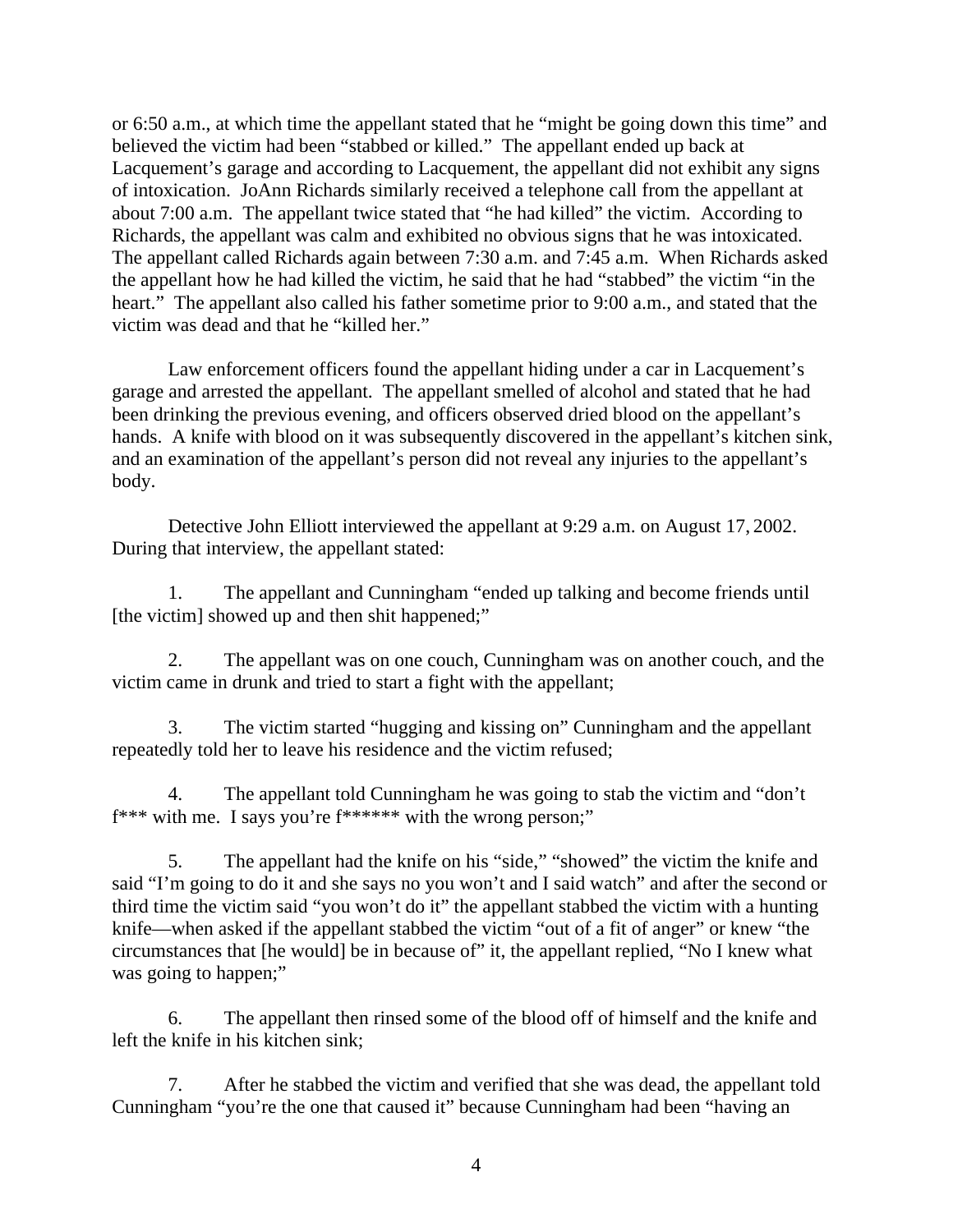affair" with the victim—the appellant didn't attack Cunningham because he "wanted to let him see what the f<sup>\*\*\*</sup> he's done to my life;"

8. The appellant tried to carry the victim to his pickup (but could not lift her into the pickup) and when he saw law enforcement arrive he "walked off;" and

9. Cunningham did not participate in stabbing the victim.

It is apparent from the interview that the appellant remained very bitter about past incidents between himself and the victim in which the appellant felt he had been unjustly arrested.

An autopsy revealed that the cause of the victim's death was a stab wound to the chest, and a forensic pathologist estimated that the victim died within two to five minutes of the stab wound. The wound path proceeded "front to back and slightly downward" and the weapon used to inflict the wound perforated the right ventricle and right atrium of the victim's heart, perforated her pulmonary artery, and cut her coronary artery in half; according to the forensic pathologist, a "significant amount of force" was required to inflict a wound of this nature. The victim's blood alcohol level at the time of her death was .284. DNA testing confirmed that the dried blood on the appellant's right hand, the blood on the knife retrieved from the appellant's kitchen sink, and blood found at the appellant's residence, was the victim's blood.

The appellant was ultimately charged with first-degree premeditated murder in violation of Wyo. Stat. Ann. § 6-2-101. Two public defenders appeared on the appellant's behalf at trial. On April 11, 2003, a Sweetwater County jury found the appellant guilty of that offense. The district court sentenced the appellant to imprisonment for life, and the appellant now appeals from the district court's judgment and sentence.

#### *DISCUSSION*

#### *Ineffective Assistance of Counsel*

The appellant claims that his trial counsel were ineffective in two respects: (1) at an evidentiary hearing on the appellant's suppression motion; and (2) by conceding the appellant's guilt during voir dire, opening statement, and closing argument.

## **Standard of Review**

Claims of ineffective assistance of counsel are reviewed under the following standard:

> "When reviewing a claim of ineffective assistance of counsel, the paramount determination is whether, in light of all the circumstances, trial counsel's acts or omissions were outside the wide range of professionally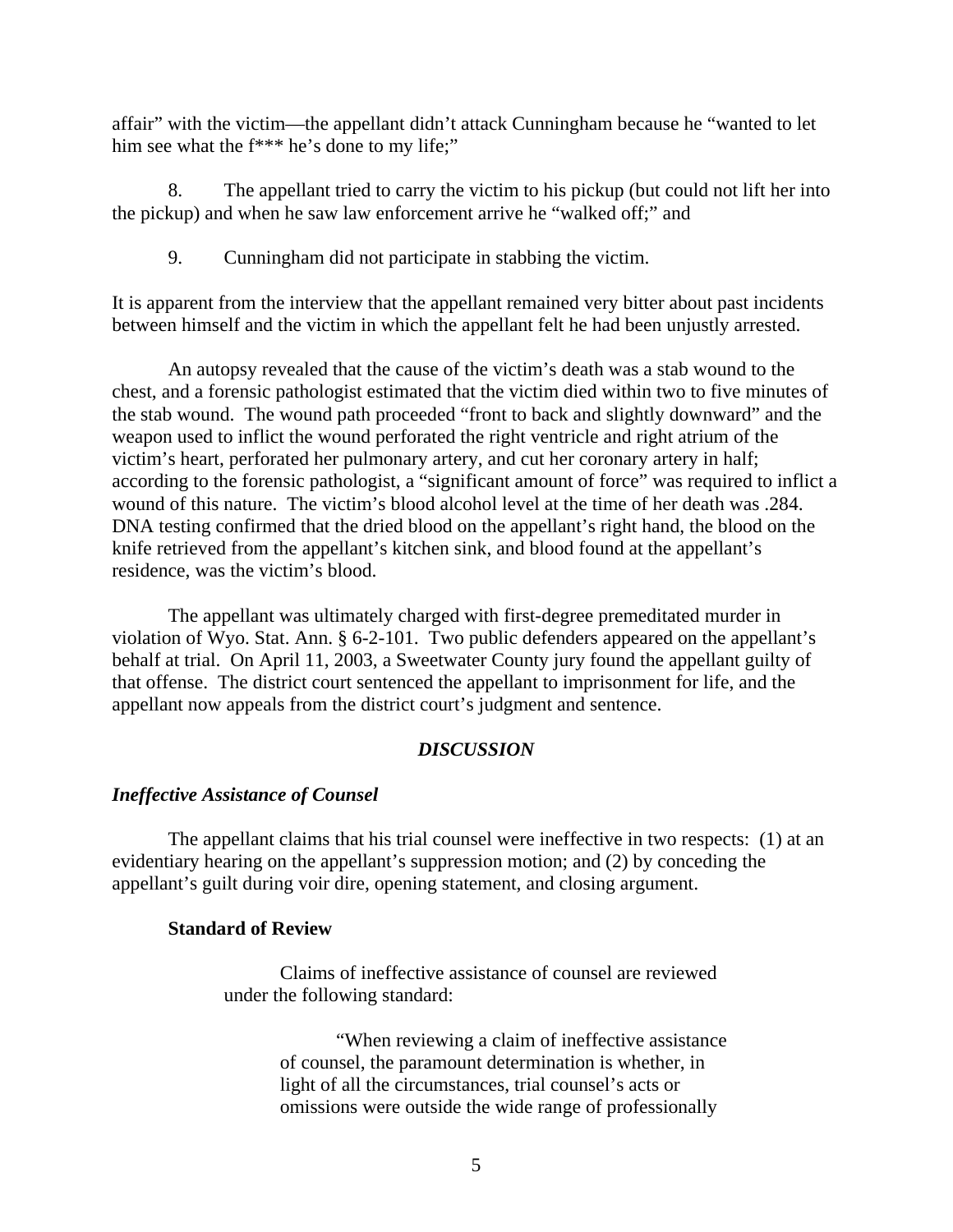competent assistance. *Herdt v. State*, 891 P.2d 793, 796 (Wyo.1995); *Starr v. State*, 888 P.2d 1262, 1266-67 (Wyo.1995); *Arner v. State*, 872 P.2d 100, 104 (Wyo.1994); *Frias v. State*, 722 P.2d 135, 145 (Wyo.1986). The reviewing court should indulge a strong presumption that counsel rendered adequate assistance and made all significant decisions in the exercise of reasonable professional judgment. *Herdt*, at 796; *Starr*, at 1266; *Arner*, at 104; *Strickland v. Washington*, 466 U.S. 668, 689, 104 S.Ct. 2052, 2065, 80 L.Ed.2d 674 (1984).

Under the two-prong standard articulated in *Strickland* and *Frias*, an appellant claiming ineffective assistance of counsel must demonstrate on the record that counsel's performance was deficient and that prejudice resulted. *Strickland*, 466 U.S. at 687, 104 S.Ct. at 2064; *Starr*, at 1266; *King v. State*, 810 P.2d 119, 125 (Wyo.1991) (Cardine, J., dissenting); *Campbell v. State*, 728 P.2d 628, 629 (Wyo.1986); *Frias*, 722 P.2d at 145. In other words, to warrant reversal on a claim of ineffective assistance of counsel, an appellant must demonstrate that his counsel failed to 'render such assistance as would have been offered by a reasonably competent attorney' and that 'counsel's deficiency prejudiced the defense of the case.' *Lower v. State*, 786 P.2d 346, 349 (Wyo.1990). 'The benchmark for judging any claim of ineffectiveness must be whether counsel's conduct so undermined the proper functioning of the adversarial process that the trial cannot be relied on as having produced a just result.' *Strickland*, 466 U.S. at 686, 104 S.Ct. at 2064."

*Asch* [*v. State*, 2003 WY 18, ¶ 11, 62 P.3d 945, 950 (Wyo.2003)] (*quoting Becker v. State*, 2002 WY 126, ¶ 12, 53 P.3d 94, ¶ 12 (Wyo.2002); *Reyna v. State*, 2001 WY 105, ¶ 19, 33 P.3d 1129, ¶ 19 (Wyo.2001); *Chapman v. State*, 2001 WY 25, ¶ 6, 18 P.3d 1164, ¶ 6 (Wyo.2001); *Grainey v. State*, 997 P.2d 1035, 1038-39 (Wyo.2000)). The burden of proving that counsel was ineffective rests entirely on an appellant. *Asch*, at ¶ 11 (citing *Barkell v. State*, 2002 WY 153, ¶ 10, 55 P.3d 1239, ¶ 10 (Wyo.2002)). To satisfy his burden, an appellant must provide more than mere speculation or equivocal inferences. *Sincock v. State*, 2003 WY 115, ¶ 37, 76 P.3d 323, ¶ 37 (Wyo.2003) (citing *Barkell*, at ¶ 13).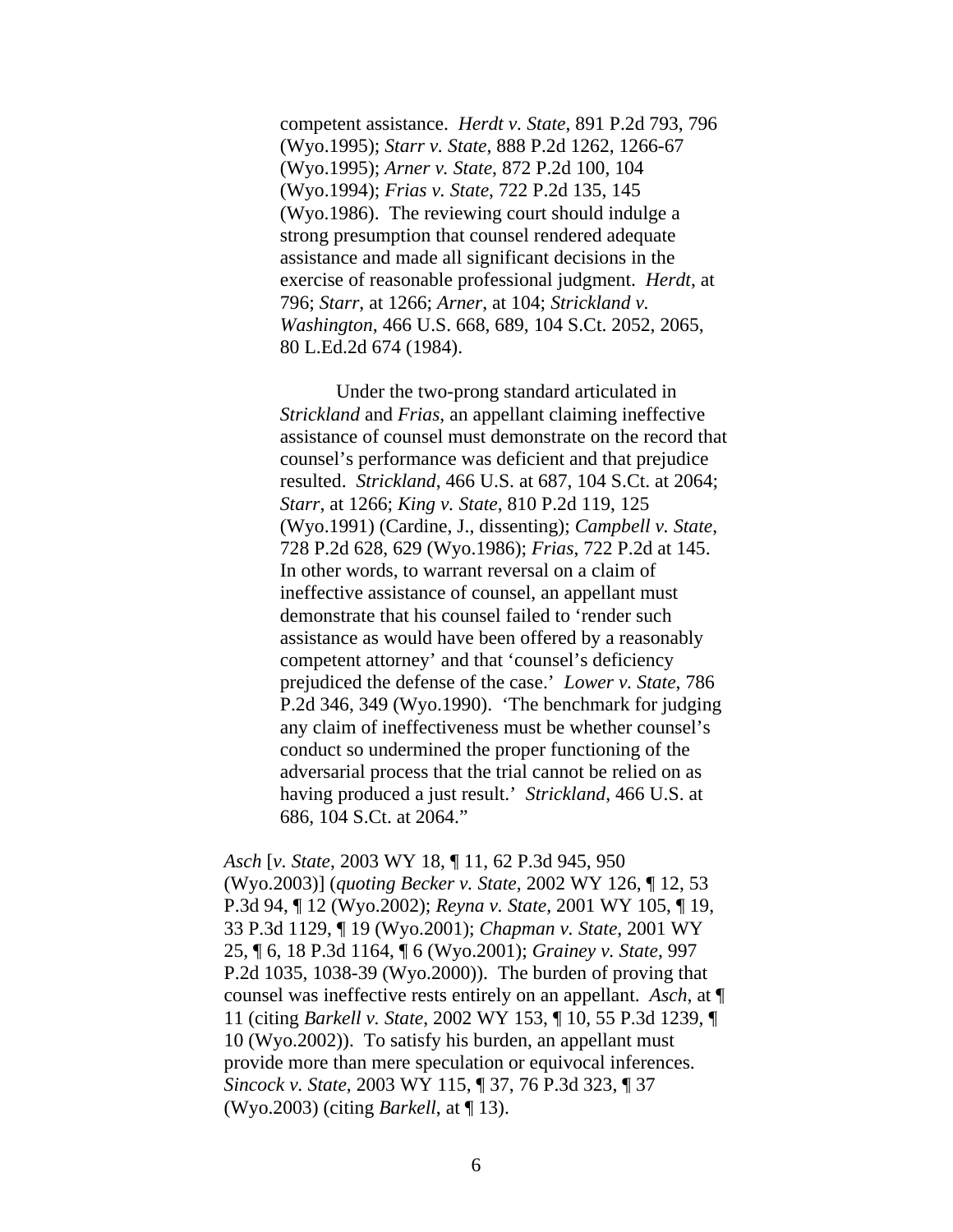*Duke v. State*, 2004 WY 120, ¶ 36, 99 P.3d 928, 943 (Wyo. 2004). We have further stated that the appellant

> "must demonstrate the existence of a reasonable probability that, absent that deficiency, the result of the proceedings would have been different. Counsel's ineffectiveness must be so serious as to undermine this court's confidence that the outcome was fair. *Laing v. State*, 746 P.2d 1247, 1248-49 (Wyo.1987); *Gist v. State*, 737 P.2d 336, 342 (Wyo.1987); *Frias v. State*, 722 P.2d 135, 145-47 (Wyo.1986)."

*Rutti v. State*, 2004 WY 133, ¶ 23, 100 P.3d 394, 405 (Wyo. 2004) (*quoting Lower v. State*, 786 P.2d 346, 349-50 (Wyo. 1990)). A failure to "make the required showing of either deficient performance or sufficient prejudice defeats the ineffectiveness claim." *Strickland v. Washington*, 466 U.S. 668, 700, 104 S.Ct. 2052, 80 L.Ed.2d 674 (1984). Indeed, if "it is easier to dispose of an ineffectiveness claim on the ground of lack of sufficient prejudice, which we expect will often be so, that course should be followed." *Id.* at 697.

### **The Suppression Motion**

#### A. THE MOTION AND EVIDENTIARY HEARING

The appellant was interviewed by law enforcement the morning of August 17, 2002. On March 11, 2003, the appellant's trial counsel filed a Motion to Suppress, challenging the voluntariness of the appellant's statements during that interview because the appellant "was intoxicated . . .." The district court held an evidentiary hearing March 27, 2003, at which hearing the prosecution called three witnesses: Sheriff's Deputy Jason Love, Detention Officer Brad Freeman and Detective John Elliott. The appellant's trial counsel crossexamined each of these witnesses, but did not call any additional witnesses on behalf of the appellant. The prosecution also offered several exhibits during the hearing (including a videotape of the appellant at the detention center, "book in" forms completed at the detention center, a "Miranda Rights" form and waiver, and the tape-recorded interview with the appellant), which exhibits the district court admitted into evidence.

Officer Love testified that he and another officer arrested the appellant for the instant offense at about 8:39 a.m. on August 17, 2002. The officers handcuffed the appellant's hands behind his back (each officer also had a hand on the appellant's arm for security purposes) and the appellant walked one hundred-fifty to two hundred feet to a patrol vehicle. Officer Love detected a "slight odor" of alcohol on the appellant, but testified that the appellant walked "without difficulty" and did not stumble or stagger. The appellant made a few statements on the way to the detention center and according to Officer Love, the appellant was logical and did not slur his speech. At the detention center, Officer Love asked the appellant for basic information such as his height, weight, address, telephone number, birth date, social security number, occupation, and the appellant's father's address and phone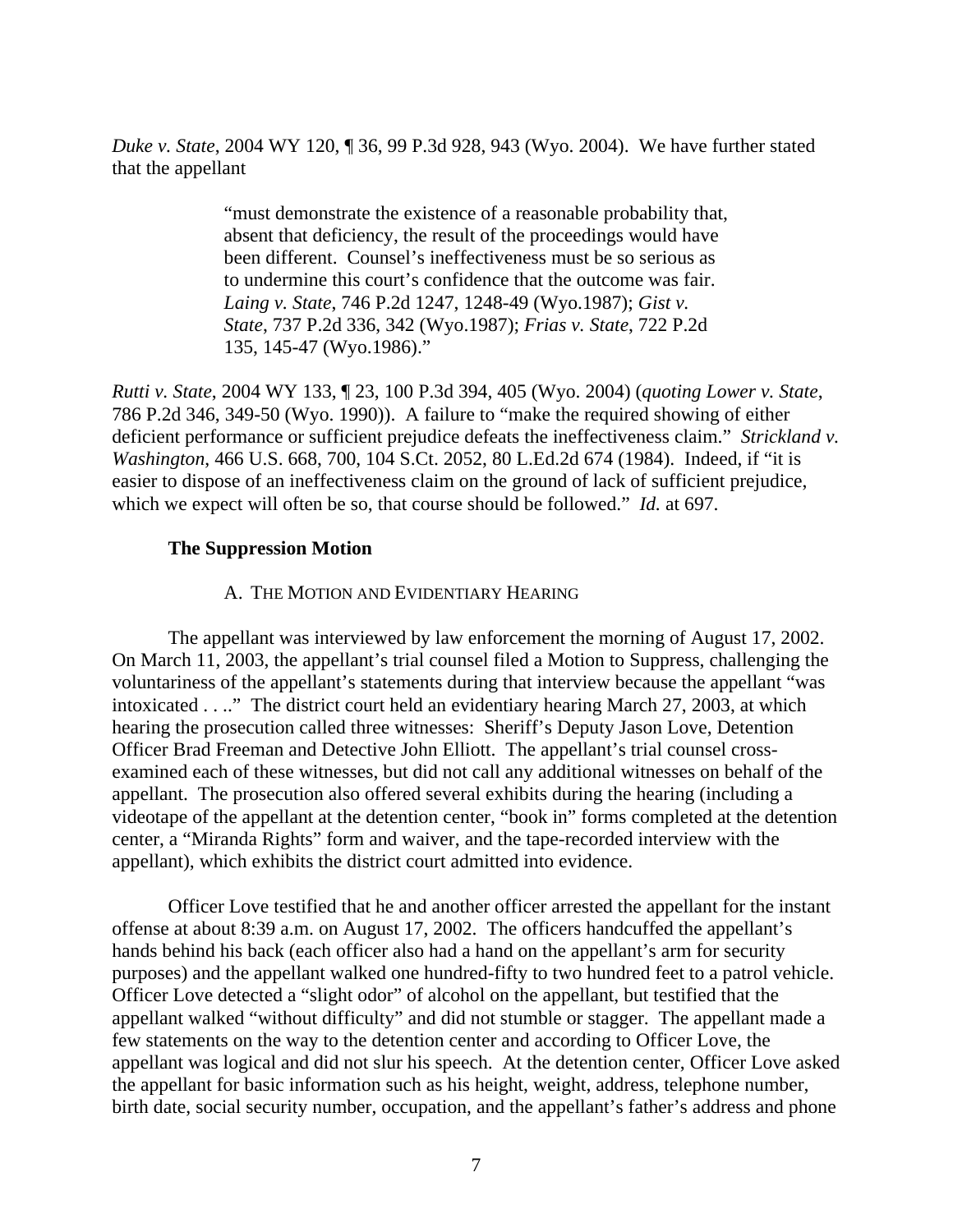number, which information the appellant provided without hesitation or confusion. Officer Love then walked with the appellant to the sheriff's office for the interview and, according to Officer Love, the appellant did not exhibit any balance deficiencies while standing or walking. Officer Love testified that the appellant complied with the officers' directives at all relevant times, and Officer Love did not observe any signs that the appellant was intoxicated. Officer Love interacted with the appellant twice after that day, and noted that the appellant's speech and mannerisms on the two subsequent occasions did not differ from what the officer observed on August 17, 2002.

Officer Freeman testified that at 9:10 a.m. on August 17, 2002, he booked the appellant into the detention center. Officer Freeman performed a "pat down" of the appellant's entire body for contraband and weapons, and asked the appellant several screening questions.<sup>7</sup> According to Officer Freeman, the appellant did not stagger, lose his balance, or slur his speech at any time, and the appellant responded logically, accurately, and without hesitation to Officer Freeman's inquiries. Officer Freeman did not smell alcohol on the appellant and saw "no signs of any kind" that the appellant was under the influence of alcohol or drugs; accordingly, Officer Freeman did not ask the appellant if he had consumed any alcohol and did not perform a breathalyzer test or a gaze nystagmus test. Officer Freeman subsequently interacted with the appellant five times per week (between August 17, 2002, and March 27, 2003) and did not observe the appellant act any differently than he did August  $17<sup>th</sup>$ .

Detective Elliott began interviewing the appellant in the sheriff's office squad room at 9:29 a.m. and concluded the interview at  $9:46$  a.m.<sup>8</sup> By this time, the detective had spoken to "neighbors and such" who stated the appellant had been drinking "some" the previous evening. Detective Elliott examined the appellant's eyes, listened to his speech at the detention center, and observed the appellant walk; the detective concluded that the appellant was not intoxicated, nor did the detective observe any signs of intoxication during the interview.

The detective advised the appellant of his *Miranda* rights prior to the interview, and according to the detective, the appellant verbally indicated that he understood these rights and also later initialed and signed a "Miranda Rights" form<sup>9</sup> indicating he understood, and agreed to waive, these rights.<sup>10</sup> The detective tape-recorded the interview, and we have

<sup>7</sup> Officer Freeman noted on a "book in" form that the appellant did not appear disoriented, confused or unconscious, and did not exhibit any signs of alcohol or drug influence. <sup>8</sup>

For contextual purposes, trial testimony indicated that the appellant and Cunningham left the Rage bar between 12:30 a.m. and 2:30 a.m., the appellant admittedly slept for two hours in the interim, and the stabbing occurred at roughly 5:40 a.m.

<sup>&</sup>lt;sup>9</sup> The appellant's hands were bagged at the time of the interview to preserve potential blood evidence, and the appellant actually initialed and signed the "Miranda Rights" form at 10:40 a.m., about an hour after Detective Elliott actually advised the appellant of his Miranda rights. A handwritten notation on the form, which notation was initialed by the appellant, states that he was informed of his rights prior to giving the statement but signed the form after the paper bags were removed from his hands.<br><sup>10</sup> In addition to initialing each right listed on the "Miranda Rights" form, the form contained the following

advisement: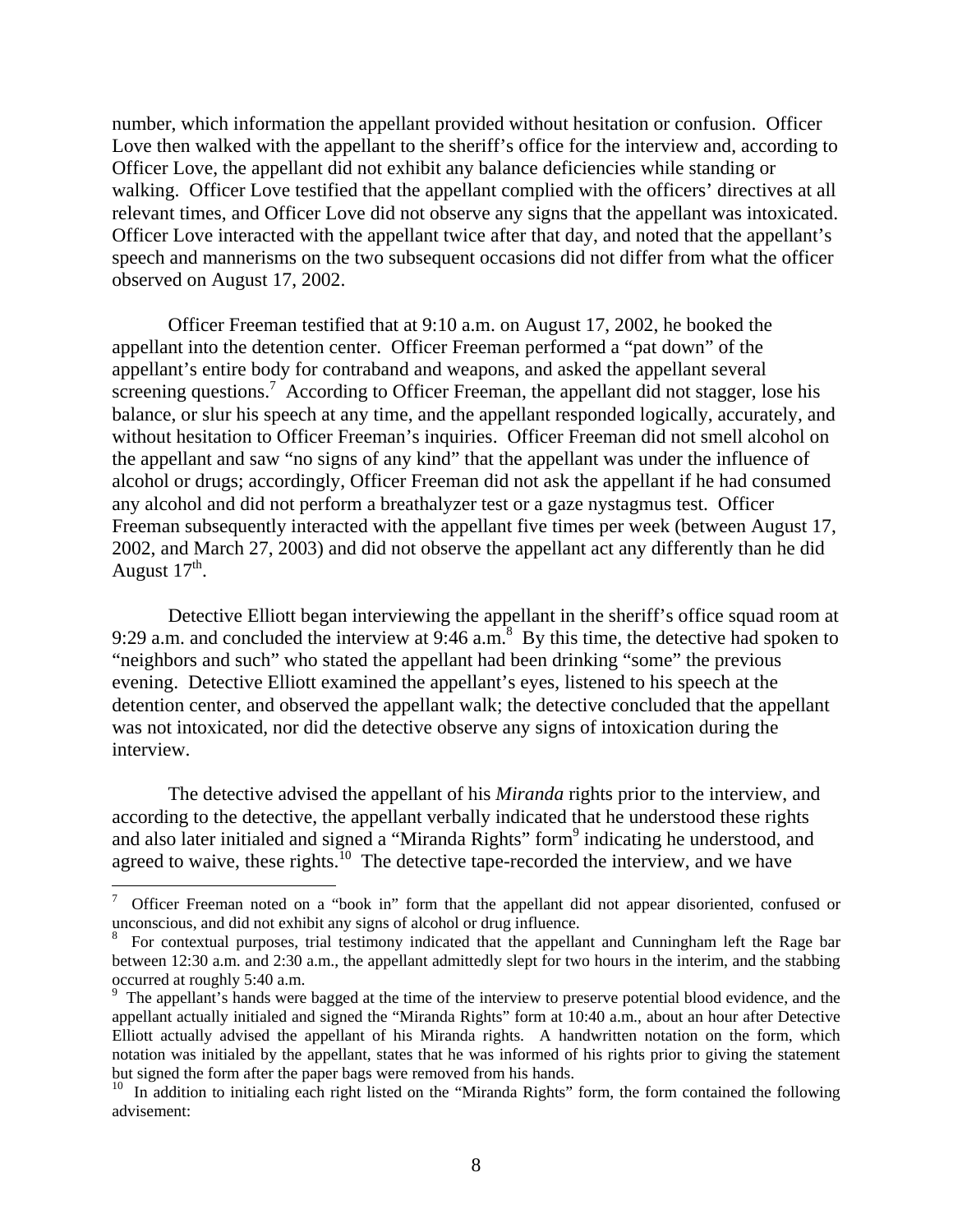previously summarized the statements the appellant made during the interview. The tone of the interview is perhaps best reflected by the detective's first substantive question to the appellant: "Okay ah Robert would you like to tell me your side of the story, what happened?" It is apparent from a transcript of the interview that the appellant was responsive and gave coherent, detailed answers to the detective's questions and that the appellant was able to converse with the detective. The following colloquy further illustrates the appellant's ability to understand the nature and consequences of his statements:

| <b>ELLIOTT:</b> | So the argument was still in full bloom and going<br>strong and-                                                                                                                      |
|-----------------|---------------------------------------------------------------------------------------------------------------------------------------------------------------------------------------|
| SILER:          | Yes it was                                                                                                                                                                            |
| <b>ELLIOTT:</b> | So then what happened?                                                                                                                                                                |
| SILER:          | I don't know if I dare say                                                                                                                                                            |
| <b>ELLIOTT:</b> | Okay. What did ah, what did the guy with you<br>do?                                                                                                                                   |
| SILER:          | He says, well no I ain't, I ain't going to                                                                                                                                            |
| <b>ELLIOTT:</b> | Okay. So ah do you want to end this conversation<br>or                                                                                                                                |
| SILER:          | Yeah, until I talk to an attorney.                                                                                                                                                    |
| <b>ELLIOTT:</b> | Okay                                                                                                                                                                                  |
| SILER:          | If, if they want to give me one if not I don't give a<br>shit                                                                                                                         |
| <b>ELLIOTT:</b> | Alright, it's totally up to you if you want to [talk]<br>to] us but if you want [to] talk to an attorney we<br>need to conclude this conversation right now.<br>You know what I mean? |

I HAVE READ THIS STATEMENT OF MY RIGHTS AND I UNDERSTAND WHAT MY RIGHTS ARE. I AM WILLING TO MAKE A STATEMENT AND ANSWER QUESTIONS. I DO NOT WANT A LAWYER AT THIS TIME. I UNDERSTAND AND KNOW WHAT I AM DOING. NO PROMISE OR THREATS HAVE BEEN MADE TO ME AND NO PRESSURE OR COERCION OF ANY KIND HAS BEEN USED AGAINST ME.

 $\overline{a}$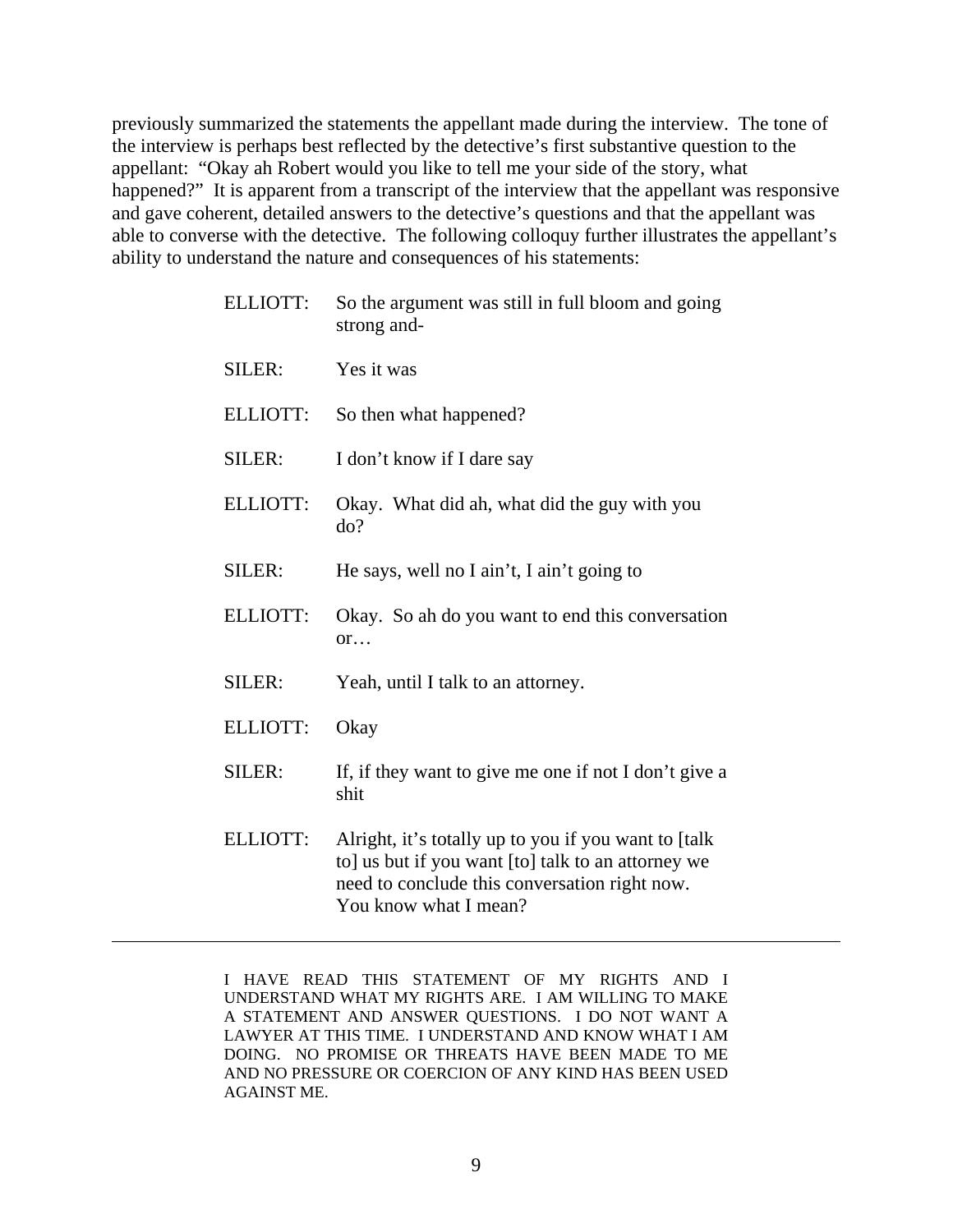| SILER:   | I'm not trying, I'm not going to try and bail out of<br>this, I'm guilty I know it                                                         |
|----------|--------------------------------------------------------------------------------------------------------------------------------------------|
| ELLIOTT: | Okay ah but do you want to stop the conversation<br>now is what I'm asking. I can't ask you any<br>questions okay? What do you want to do? |
| SILER:   | Well in fact I'll tell you. Piss on it. I don't give a<br>shit. I got nothing to lose.                                                     |
| ELLIOTT: | So you don't want an attorney at this time?                                                                                                |
| ILER:    | No, piss on it.                                                                                                                            |

Notably, the appellant also addressed his level of intoxication at the time of the stabbing (roughly almost four hours prior to the interview):

| ELLIOTT:        | Ah have you, had you been drinking all<br>night?                                   |
|-----------------|------------------------------------------------------------------------------------|
| SILER:          | No                                                                                 |
| <b>ELLIOTT:</b> | Okay had you been sleeping any? Prior to this<br>happening?                        |
| SILER:          | In fact yeah. I slept about 2 hours.                                               |
| ELLIOTT:        | Okay. Were you ah were you at that time<br>intoxicated? Did you feel like you were |
|                 | intoxicated, had you been drinking that much?                                      |

Detective Elliott did not specifically ask the appellant how much alcohol he had consumed the previous evening.

The district court ultimately denied the appellant's suppression motion. The district court found that there was "evidence that the [appellant] may have consumed some alcoholic beverages the night before," but that the appellant was "calm, alert, attentive and responsive" and exhibited "no outward signs of being under the influence of alcohol to the extent contended by [his trial counsel]" during the interview; therefore, considering the applicable legal factors, the district court concluded that the State had "met its burden of proof in establishing that the statements of the [appellant] were made voluntarily." The statements at issue were later admitted into evidence at trial.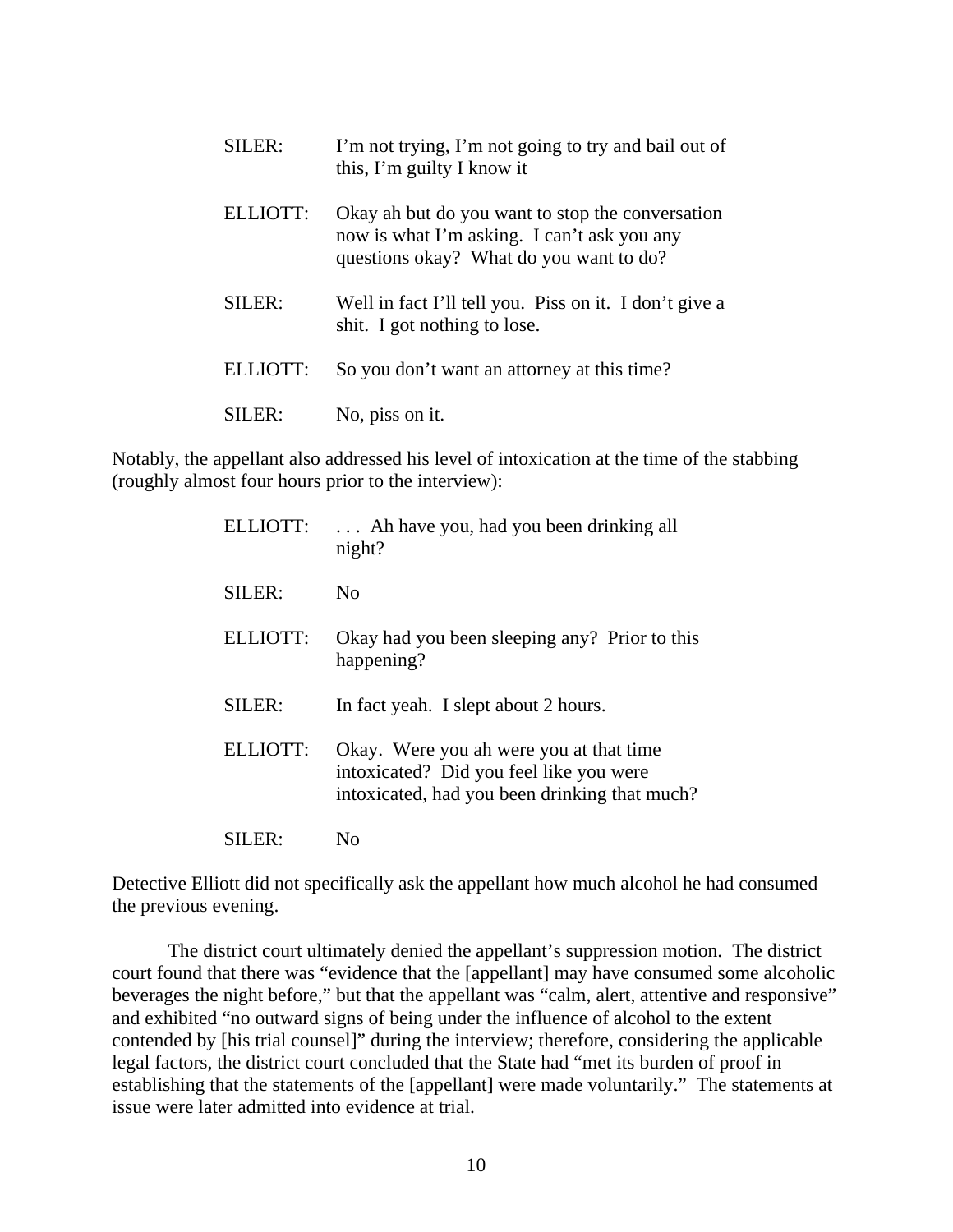## B. DISCUSSION

On appeal, the appellant argues that his trial counsel were ineffective because at the suppression hearing, they did not present "any of the significant information [they] possessed" in support of the suppression motion. The appellant contends that the following evidence was "strongly supportive of [his] intoxication" and if his trial counsel had presented the evidence at the suppression hearing, the district court would have granted the suppression motion:

1. In his 5:55 a.m. 911 telephone call, Cunningham indicated that the appellant and the victim had been drinking. The appellant claims that Cunningham also testified at trial that the appellant was "quite intoxicated" the evening prior to his interview with law enforcement.

2. The appellant's trial counsel stated to the district court at trial that a bartender from the Rage bar would testify that the appellant was "extremely intoxicated" and passed out in the bar the evening of August  $16<sup>th</sup>$ . However, the bartender apparently said that she did not serve the appellant any drinks and served Cunningham "maybe one drink."

3. The appellant's trial counsel also stated to the district court at trial that the victim's daughter would testify that she awakened the appellant at 5:00 a.m. August  $17<sup>th</sup>$ ; she observed a "strong odor" of alcohol and the appellant was "passed out . . .." When the daughter asked the appellant where the victim was, the appellant stated that the victim was "sleeping" even though the victim was not at the appellant's residence at the time.

According to the appellant, the admission of his confession into evidence at trial further prejudiced him in that the prosecution relied heavily on his statements to establish the requisite premeditation for first-degree murder.<sup>11</sup>

Generally, the

Fifth and Fourteenth Amendments to the United States Constitution, and Wyoming Constitution Article 1, §§ 6 and 11, require that confessions be voluntary. A statement that is obtained by coercion is not trustworthy and may not be used at trial against the person who made it. A defendant is deprived of the right to due process of law if an involuntary statement is admitted at his trial. A statement is considered to be voluntary if the defendant of his own free and deliberate choice, and not because of intimidation, coercion or deception, makes it. The prosecution has the burden to prove, by a preponderance of the

<sup>11</sup> The appellant does not argue that any ineffectiveness of counsel or other error occurred at trial with respect to the voluntariness issue.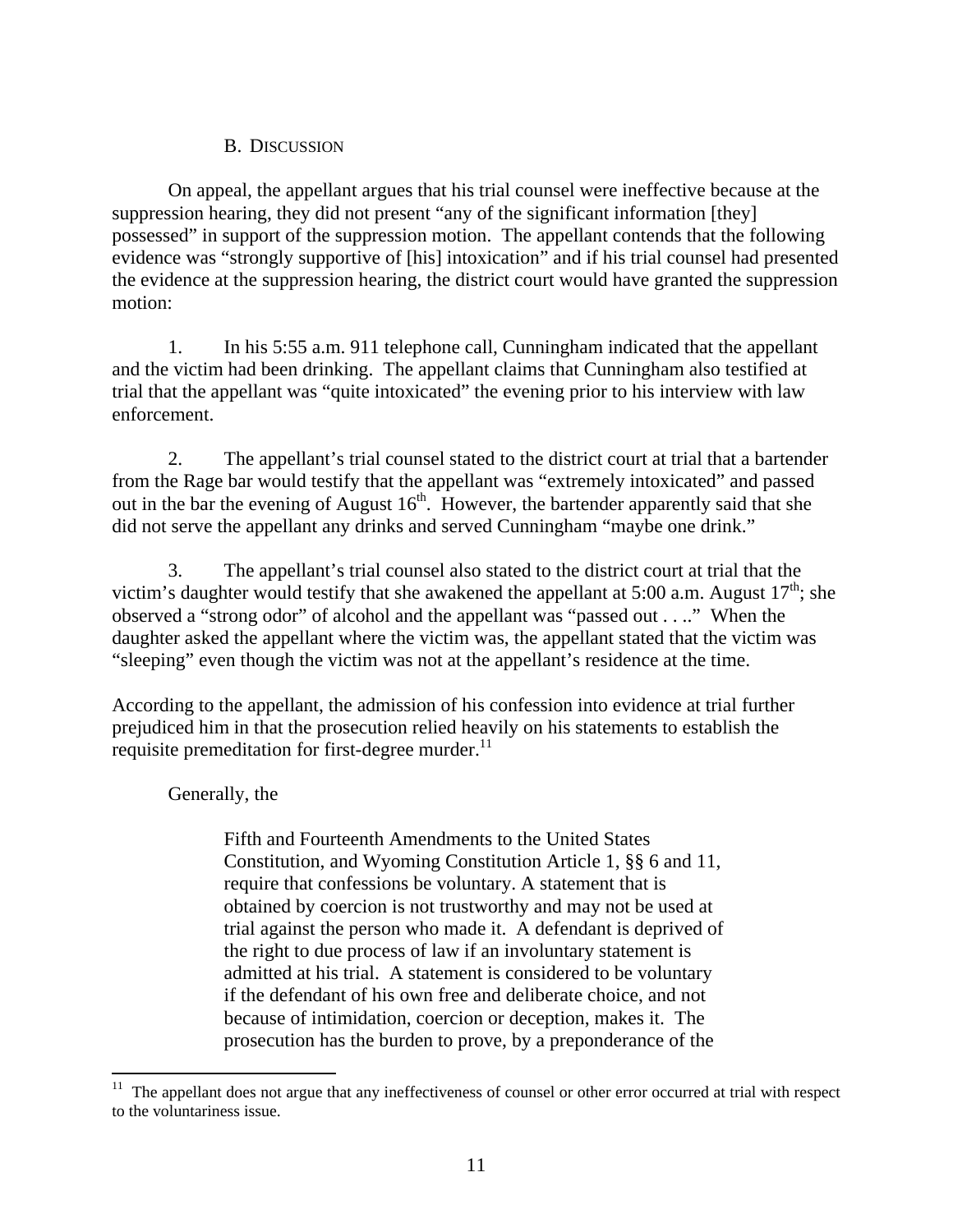evidence, that a defendant's statement is voluntary. *Edwards v. State*, 973 P.2d 41, 48 (Wyo.1999).<sup>[12]</sup>

*Lara v. State*, 2001 WY 53, ¶ 9, 25 P.3d 507, 510 (Wyo. 2001). "In determining voluntariness, a court examines the totality of the circumstances that existed when the statements were made." *Gunn v. State*, 2003 WY 24, ¶ 18, 64 P.3d 716, 722 (Wyo. 2003). Factors that a trial court may consider in making that determination include:

> "[T]he atmosphere and events surrounding the elicitation of the statement, such as the use of violence, threats, promises, improper influence or official misconduct, the conduct of the defendant before and during the interrogation and the defendant's mental condition at the time the statement is made[,]"

. . .;

"whether the defendant was in custody or was free to leave and was aware of the situation; whether *Miranda* warnings were given prior to any interrogation and whether the defendant understood and waived *Miranda* rights; whether the defendant had the opportunity to confer with counsel or anyone else prior to the interrogation; whether the challenged statement was made during the course of an interrogation or instead was volunteered; whether any overt or implied threat or promise was directed to the defendant; the method and style employed by the interrogator in questioning the defendant and the length and place of the interrogation; and the defendant's mental and physical condition immediately prior to and during the interrogation, as well as educational background, employment status, and prior experience with law enforcement and the criminal justice system."

*Simmers v. State*, 943 P.2d 1189, 1195-96 (Wyo. 1997) (*quoting State v. Evans*, 944 P.2d 1120, 1125-26 (Wyo. 1997); *People v. Gennings*, 808 P.2d 839, 845 (Colo. 1991) and *People v. Pearson*, 725 P.2d 782, 783 (Colo. 1986)).

 $12$  "'Once the State has met its burden and rebutted the presumption of involuntariness, the defendant may be required to present evidence demonstrating the involuntariness of his statements.'" *Lewis v. State*, 2002 WY 92, ¶ 18, 48 P.3d 1063, 1068 (Wyo. 2002) (*quoting Mitchell v. State*, 982 P.2d 717, 721 (Wyo. 1999)).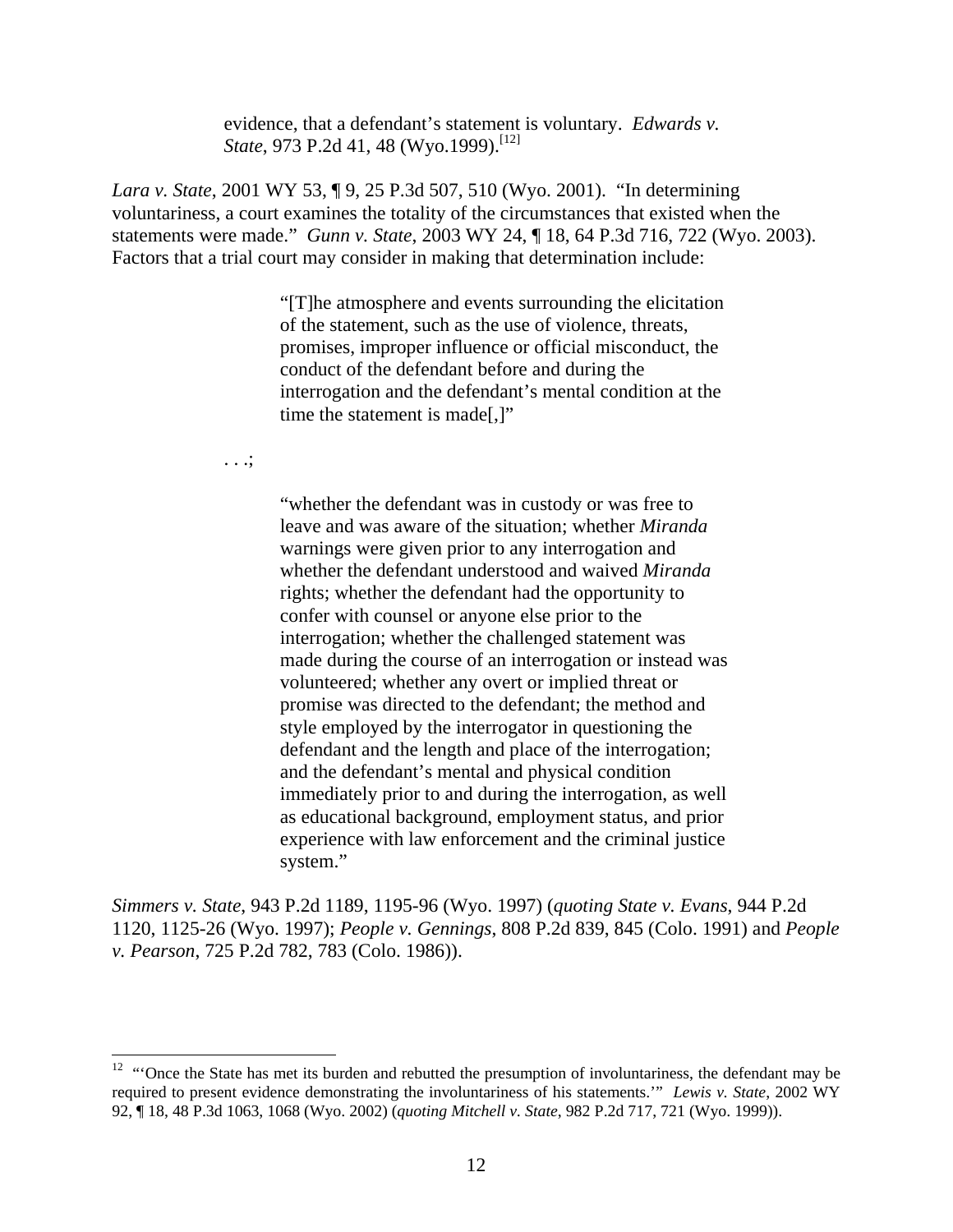Intoxication from alcohol

does not per se establish involuntariness. *State v. Baker*, 4 Kan.App.2d 340, 606 P.2d 120, 123 (1980); and *State v. Tucker*, 32 Wash.App. 83, 645 P.2d 711, 713 (1982). Instead, for intoxication to render a confession involuntary, the impairment must be so great as to deprive an individual of a capacity to understand the meaning of his statements. See *Lee v. State*, Okla.Crim., 700 P.2d 1017, 1020 (1985). Even though a defendant appears intoxicated, the fact that he understood what he was doing, carried on a conversation and responded to questions will render the statements admissible. *State v. Curry*, 127 Ariz.App. 1, 617 P.2d 785, 787 (1980). The proper inquiry regarding intoxication is whether a confession cannot be said to be the product of rational intellect and free will because of extreme intoxication. *State v. Corona*, 60 Ore.App. 500, 655 P.2d 216, 219-220 (1982).

*Stone v. State*, 745 P.2d 1344, 1348 (Wyo. 1987). We have also stated:

"The general rule applicable to confessions obtained from persons under intoxication has been well stated to the effect that 'proof that the accused was intoxicated at the time he confessed his guilt of crime will not, without more, bar the reception of the confession in evidence. But if it is shown that the accused was intoxicated to the degree of mania, or of being unable to understand the meaning of his statements, then the confession is inadmissible.' . . ."

. . .

"Lack of awareness or understanding alone might be sufficient to exclude a confession in the rare case where it clearly appears that at the time of the confession the confessant was so intoxicated as to lack mental capacity, that is, he was unable to appreciate the nature and consequences of his statements. This, no doubt, is the 'mania' referred to in the older cases."

*Lonquest v. State*, 495 P.2d 575, 582 (Wyo.), *cert. denied*, 409 U.S. 1006 (1972) (*quoting People v. Schompert*, 19 N.Y.2d 300, 279 N.Y.S.2d 515, 226 N.E.2d 305, 308, *cert. denied*, 389 U.S. 874 (1967)). Indeed, the key question remains:

> "Is the confession the product of an essentially free and unconstrained choice by its maker? If it is, if he has willed to confess, it may be used against him. If it is not, if his will has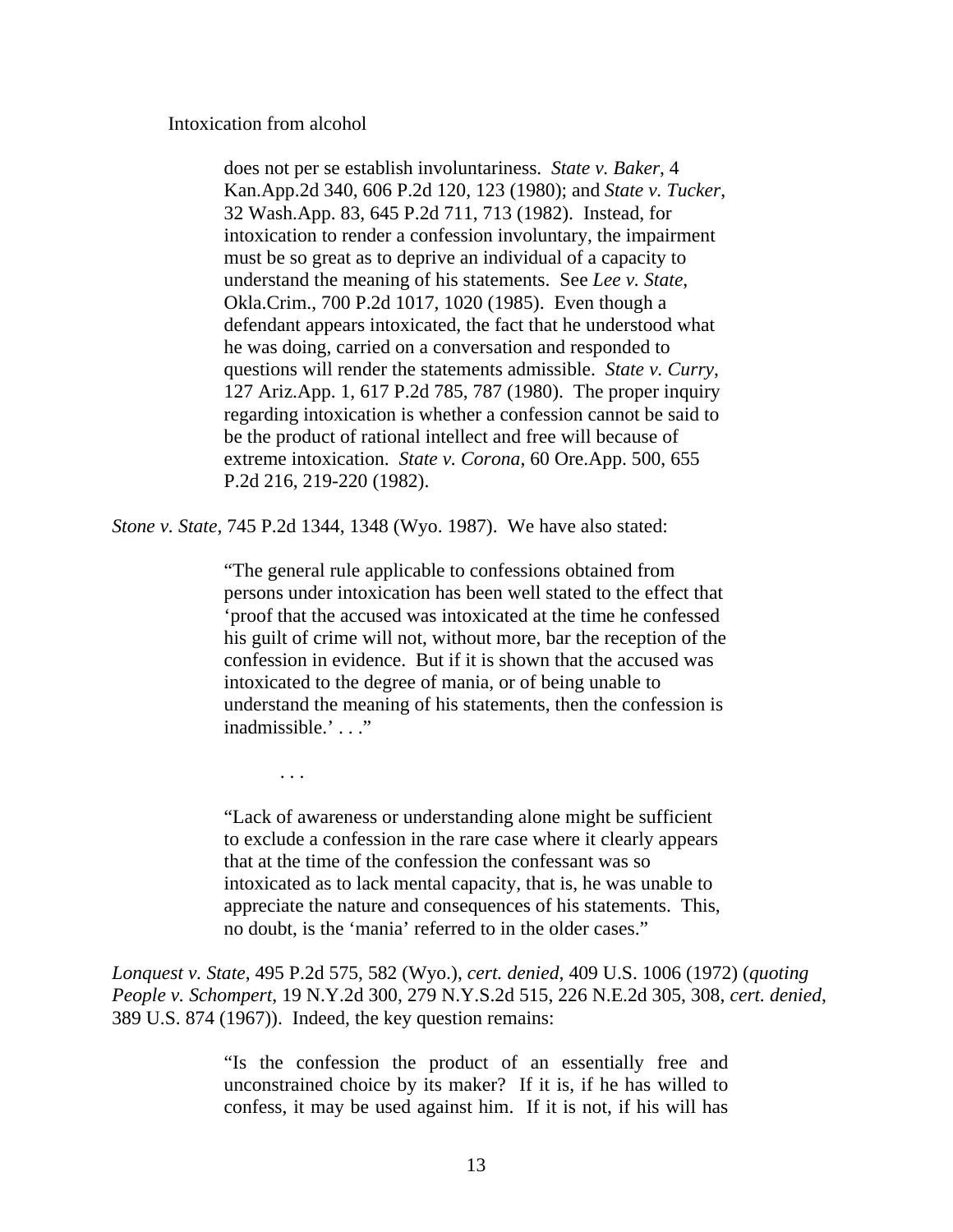been overborne and his capacity for self-determination critically impaired, the use of his confession offends due process."

*Schneckloth v. Bustamonte*, 412 U.S. 218, 225-26, 93 S.Ct. 2041, 36 L.Ed.2d 854 (1973) (*quoting Culombe v. Connecticut*, 367 U.S. 568, 602, 81 S.Ct. 1860, 6 L.Ed.2d 1037 (1961)). *See also Hannon v. State*, 2004 WY 8, ¶ 51, 84 P.3d 320, 340 (Wyo. 2004).

The totality of the circumstances based on the testimony and exhibits received at the suppression hearing, when considered in light of the aforementioned factors, clearly supported the district court's findings and conclusion that the appellant's confession was voluntary.<sup>13</sup> The additional evidence the appellant has referenced on appeal is somewhat more specific and probative of the appellant's level of intoxication the evening prior to his interview with Detective Elliott.<sup>14</sup> However, the appellant has not established on appeal that, had the evidence been presented at the suppression hearing, there was a reasonable probability that his statements would have been declared involuntary.15 The additional evidence simply does not sufficiently undermine the district court's findings and conclusion based on the evidence presented at the hearing.

While the "voluntariness of a confession is a question to be determined by considering the facts of each case," *Stone*, 745 P.2d at 1348, it is worth noting that we have affirmed the denials of suppression motions in cases involving much stronger evidence of intoxication at the time of questioning (even considering the additional evidence at issue in the instant case). For example, in *Lonquest*, 495 P.2d at 580-81, the defendant's "extremely

*Lara*, 2001 WY 53, ¶ 9, 25 P.3d at 510.

 $\overline{a}$ 

<sup>15</sup> A reasonable probability "is a probability sufficient to undermine confidence in the outcome of the trial." *Olsen v. State*, 2003 WY 46, ¶ 81, 67 P.3d 536, 567 (Wyo. 2003).

The appellant's burden to show prejudice resulting from the alleged ineffectiveness of counsel at the suppression hearing is akin to the showing required for failing to file a suppression motion: "[p]rejudice to a defendant can only be shown where, had the motion been made, it would have been granted, and had the evidence been suppressed, '"only a limited amount of evidence was available to the prosecution to support a conviction."'" *Page v. State*, 2003 WY 23, ¶ 8, 63 P.3d 904, 909 (Wyo. 2003) (*quoting Lancaster v. State*, 2002 WY 45, ¶ 59, 43 P.3d 80, 102 (Wyo. 2002) and *Dickeson v. State*, 843 P.2d 606, 612 (Wyo. 1992)); and *see Bloomquist v. State*, 914 P.2d 812, 821 (Wyo. 1996). *See also Shackleford v. Hubbard*, 234 F.3d 1072, 1080-81 (9<sup>th</sup> Cir. 2000), *cert. denied*, 534 U.S. 944 (2001).

 $13$  Our standard for appellate review of the denial of a suppression motion is as follows:

A trial court's ruling on a defendant's motion to suppress a statement on the grounds that it was made involuntarily is reviewed *de novo*. In conducting such a review, we defer to the trial court's findings of fact unless those findings are clearly erroneous. This Court considers all the evidence in the light most favorable to the trial court's determination because the trial court has the opportunity to hear the evidence and to assess the credibility of witnesses.

 $14$  It is perplexing that the appellant's trial counsel did not present this evidence at the suppression hearing, but the record is silent as to why that did not occur.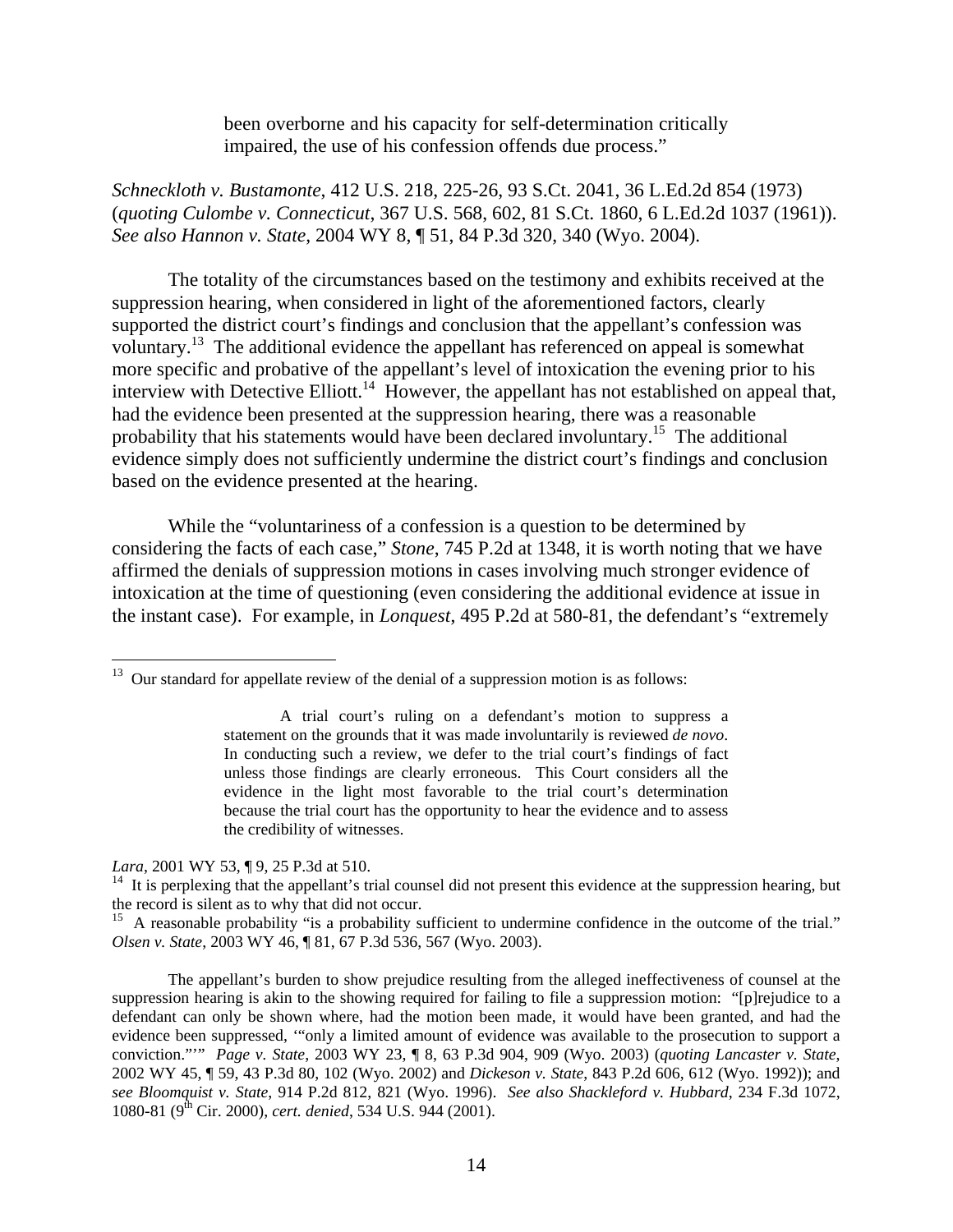high" blood alcohol content was .374 one and one-half hours before his confession. Testimony at the suppression hearing revealed that the defendant had been informed of his *Miranda* rights, that he

> gave lucid and responsive replies to questions, that he had no hallucinations or delusions, that he recognized people, and that he corrected and in some cases argued . . . about correct statements, particularly when [it was] suggested to defendant that this killing had occurred on the spur of the moment and not as the result of a plan to kill [the] deceased.

*Id.* at 580. Both parties also presented expert testimony on the issue. *Id.* at 582. We concluded that "there was sufficient evidence upon which the trial judge could base his finding that the confession was knowingly and voluntarily made." *Id.* at 582.

In *Stone*, 745 P.2d at 1347, the

 $\overline{a}$ 

rather lengthy suppression hearing, which resulted in admission of the challenged statements, involved six state witnesses and two witnesses for appellant. Those witnesses were aware that at the time of appellant's arrest, he experienced a certain degree of intoxication. . . . [A]ppellant's blood alcohol level at about 7:50 the morning of the shooting was at or between 0.15 and 0.20. Appellant was not questioned before 7:04 a.m. on the  $19<sup>th</sup>$  of May because Chief Wilcock believed him to be too intoxicated. At the time of appellant's questioning, a slight odor of alcohol was detected. According to the Chief appellant answered questions intelligently and his speech was not slurred. He did not appear to be intoxicated. Appellant did not stagger, stumble or fall and walked without assistance. The Chief said he would not have questioned appellant if he had been significantly intoxicated.

After evaluating the applicable legal authority and noting that it would "be improper for the trial court to rely exclusively on blood alcohol level," this Court concluded that the "trial court made a factual determination and legal conclusion that under the totality of the circumstances, appellant's statements were given voluntarily and were not rendered inadmissible because of intoxication" and that "the trial court properly admitted the statements of appellant into evidence." *Id.* at 1348. *See also Gordon v. State*, 2004 WY 105, ¶¶ 15-17, 97 P.3d 64, 68-69 (Wyo. 2004); *Mayer v. State*, 618 P.2d 127, 128-30 (Wyo. 1980); and *Hernandez v. State*, 587 P.2d 1094, 1095-96 (Wyo. 1978).<sup>16</sup> We find the

<sup>16</sup> *See also, for example, Boggs v. Bair*, 892 F.2d 1193, 1198-99 (4th Cir. 1989), *cert. denied*, 495 U.S. 940 (1990); *Mallott v. State*, 608 P.2d 737, 743 (Alaska 1980); *State v. Rowe*, 479 A.2d 1296, 1299 (Me. 1984); *State v. Lamb*, 213 Neb. 498, 330 N.W.2d 462, 466-67 (1983); Wanda Ellen Wakefield, Annotation,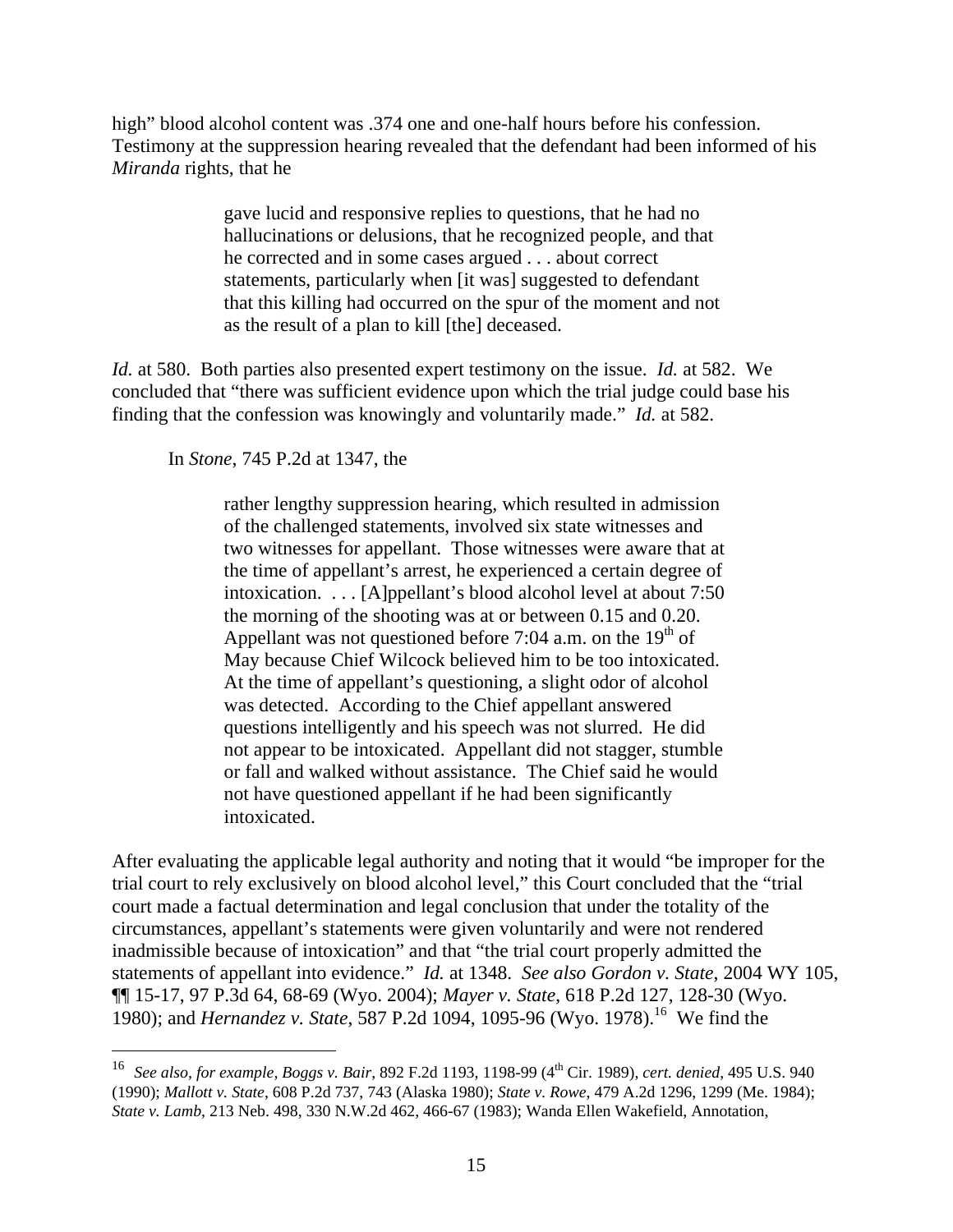evidence in the instant case equally convincing that the appellant's confession was voluntary despite his consumption of alcoholic beverages during the previous evening.

#### **Concession of Guilt**

. . .

 $\overline{a}$ 

The appellant also asserts that his trial counsel were ineffective because they conceded the appellant's guilt to the jury during voir dire, opening statement, and closing argument. The appellant claims that he did not consent to this approach at trial because: (1) he entered a "not guilty" plea; (2) he stated at a pretrial hearing on his request for substitute counsel that he wanted his attorneys to find out "what . . . happened" and was concerned that his attorneys had made "no attempts to establish any proof that I did it or that I did not do it;" and (3) expressed similar concerns at a post-trial hearing on the appellant's request for substitute counsel at sentencing.<sup>17</sup> According to the appellant, this is one of the rare cases in

 $17$  The record is not conclusive as to whether the appellant consented to the particular approach at issue. At a pretrial hearing on the appellant's request for substitute counsel, the appellant was concerned that his counsel had "made no attempts to establish any proof that I did it or that I did not do it." Amidst the discussion of several concerns expressed by the appellant, one of the appellant's attorneys mentioned that a "conflict in what type of defense, whether it's a trial on the merits that [the appellant] is not guilty or if it would be a defense of a lesser included offense" can "[s]ometimes . . . present communication problems." In addition, co-counsel responded as follows to the appellant's concern that he had only met with that attorney one time:

> . . . I'm not required to meet with him on a daily basis, weekly basis. He's never made any request to meet with me. I've met with [cocounsel] many, many times about this case, been in contact with it. Basically I've done jury instructions on this case, I've done an investigation, directed investigators on this case, and just because I haven't met with him doesn't mean anything.

> . . . [I]f the Court relieves us, we'll just have to get new counsel and they're going to have exactly the same kind of problems with [the appellant] that we have because, obviously, [the appellant] wants to go on a different direction than his confession, what the evidence indicates, and wants to go on a different direction on his trial. . . .

> . . . [W]e're doing everything we possibly can for [the appellant]. We're investigating his case, we're doing jury instructions, we're getting ready for trial. And we're simply just not doing what he wants us to do with it, but that's a problem that's going to exist down the line.

It is not clear from this discussion whether the object of the tension between counsel and the appellant was solely the extent of the investigation into the circumstances surrounding the stabbing (although we note that the evidence that the appellant himself stabbed the victim was overwhelming, counsel represented that an investigation had been conducted and perhaps the appellant was simply not aware of the extent of that investigation due to communication issues between counsel and the appellant, the appellant acknowledged

*Sufficiency of Showing that Voluntariness of Confession or Admission was Affected by Alcohol or Other Drugs*, 25 A.L.R.4<sup>th</sup> 419 (1983 and Supp. 2004); and 3 William E. Ringel, SEARCHES & SEIZURES ARRESTS AND CONFESSIONS § 25:15 (2d ed. 2005).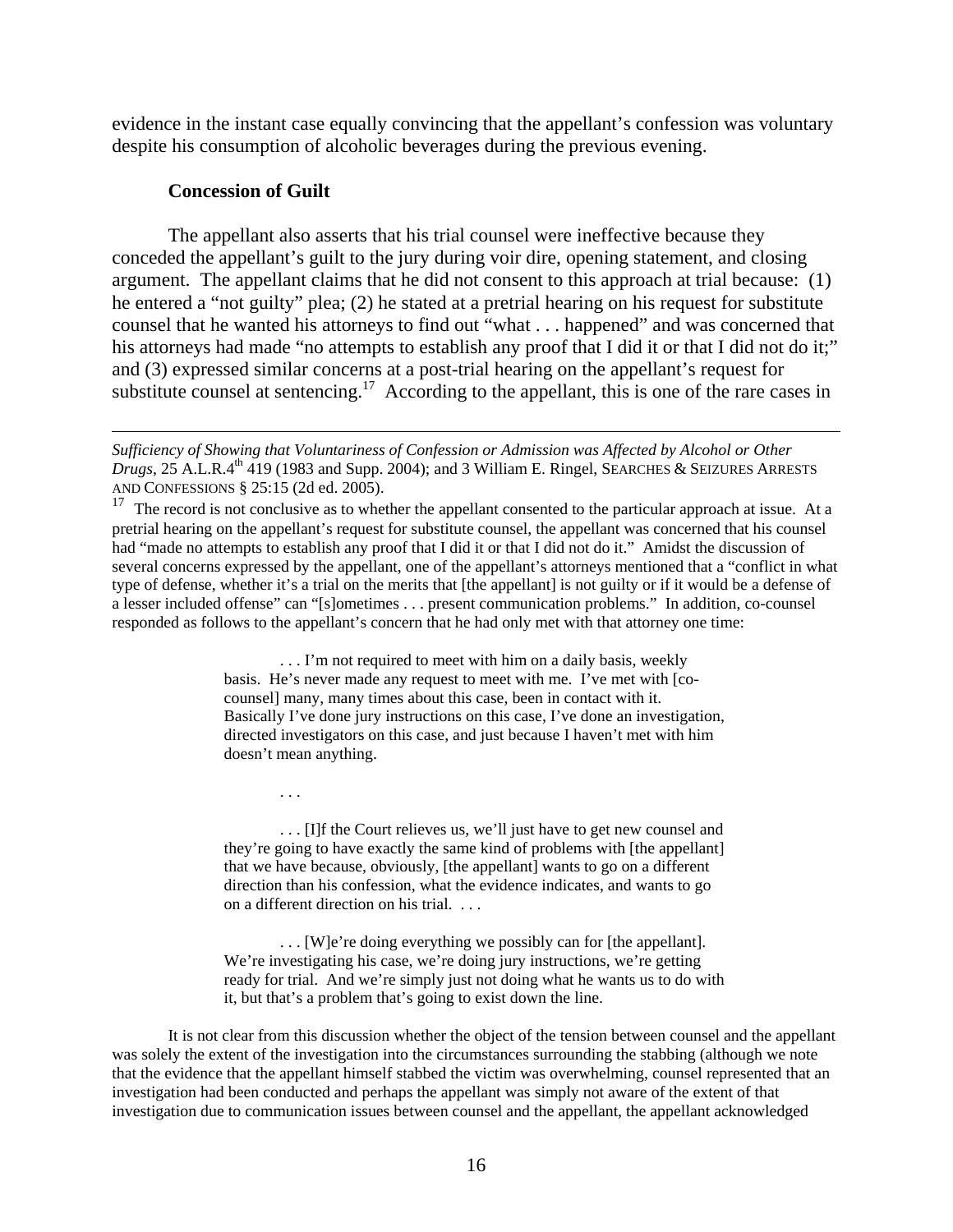which we should presume that he was prejudiced by his attorneys' approach and grant him a new trial.

The remarks at issue appear at several different places in the record. We will quote extensively from the record in order to provide the entire context of these remarks. During voir dire, one of the appellant's attorneys was questioning a juror who indicated alcoholism in her family might affect her ability to be an impartial juror. The appellant's attorney informed the prospective juror that alcohol consumption might "affect the degree of severity of the particular crime in this case" and further stated:

during the hearing that the public defender's investigator had recently personally assisted him, and the appellant did not specify during the hearing precisely what he wanted), or whether it also encompassed a misunderstanding or miscommunication as to how to defend the case in general, the particular trial strategy at issue on appeal, or other unknown issues resulting from counsel's consultations with the appellant. The referenced remarks were very general in nature and were expressed in "piecemeal" fashion, further impairing this Court's ability to evaluate the circumstances.

 $\overline{a}$ 

At a hearing on the appellant's post-trial request for substitute counsel at sentencing, the appellant stated that his counsel

> sent [him] the opening statement and I disagreed with that. He was going to print up two more, two different ones, supposed to show me them. He didn't show me copies of them prior to the trial . . ..

And then we go to the trial, he's got – he comes up with this, "[the appellant] is guilty of this, you know, of killing [the victim,]" and tells the jury not to accept this statement and that it's just hearsay.

"I do not remember what happened the evening of this incident or the morning, and I've . . . tried to tell both of my attorneys that from the very start. And I asked for help to try and find out what did happen because I have no recollection of what . . . went on." Counsel responded that he was

> stuck because there's attorney/client privilege and anything I say that would go against what [the appellant] says, is going to be detrimental to him. . . . I've taken this abuse for eight months. I poured my heart and soul into that trial and everything was great after my closing statement, and now things have changed."

It is not clear from this discussion what, substantively, was contained in the opening statement referenced by the appellant, to which part of that opening statement the appellant objected, whether a new strategy or opening statement was subsequently developed, or precisely what counsel had discussed with the appellant in this regard. Further, trial counsel's remarks indicate that he would dispute the appellant's version of what occurred to some unknown extent, and that all seemed to have been well between counsel and the appellant during the trial until the appellant received an unfavorable verdict.

It does not appear that the appellant requested a hearing on this issue pursuant to *Calene v. State*, 846 P.2d 679 (Wyo. 1993) in order to establish a more complete record. We note that issues of this nature often traverse a very fine line. We have previously explained the duties of defense counsel to his client, as well as the manner in which conflicts of this nature could be better preserved in the record. *See Grainey v. State*, 997 P.2d 1035, 1040-41 (Wyo. 2000).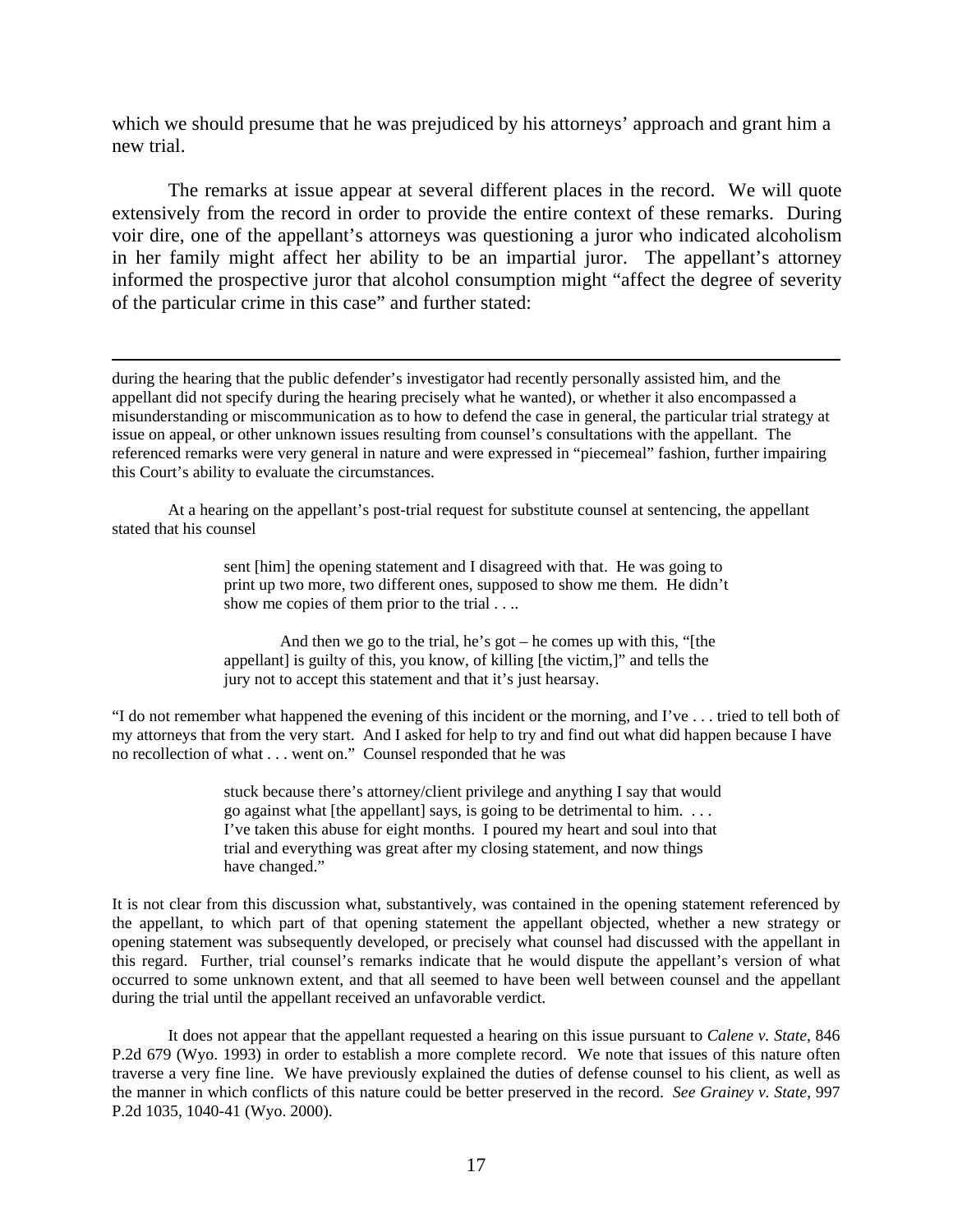*Okay. So consequently, when you look at the case from an overall perspective, understanding that in this case we're not denying that our client actually killed [the victim] at all, we're not denying that at all, but in this particular case the defense really revolves around what degree of guilt is in this particular case, based upon the amount of alcohol use that my client had that particular night. That's our case.* 

*. . . So based upon that, as you sit here now – you know that [the appellant] is not guilty. He's presumed to be innocent. As we sit here now, he's not guilty. So consequently, as you sit here, you can put that aside and judge this case fairly and impartially, can't you?* 

*The following later occurred in response to this exchange:* 

*[Appellant's trial counsel]: . . . First off, could I see a raise of hands from the prospective jurors, as we sit here today before taking any evidence in the case, how many people think that [the appellant] is guilty as he sits here today? How many people think he's innocent?* 

 *Okay, sir?*

*. . .* 

*. . .* 

*[Prospective Juror]: Your attorney there, the guy in the pencil tie, said this morning that there's no doubt that your client killed the woman. I didn't get that out of the newspaper or hear it on the radio, I heard it from him.* 

*[Appellant's Trial Counsel]: . . . You will not hear from the defense that [the appellant] did not stab [the victim]. What you'll hear is that there are varying degrees when someone's actions take a human life. The State legislature has said there's first degree homicide, second degree homicide and manslaughter, depending on the facts and the circumstances of that defendant's actions.* 

*Okay. So I guess my point is, as we sit here today, no evidence has been put on as to the elements of first degree homicide, which are more than just a stabbing of someone. So based upon that, wouldn't it be a fact, does anybody disagree,*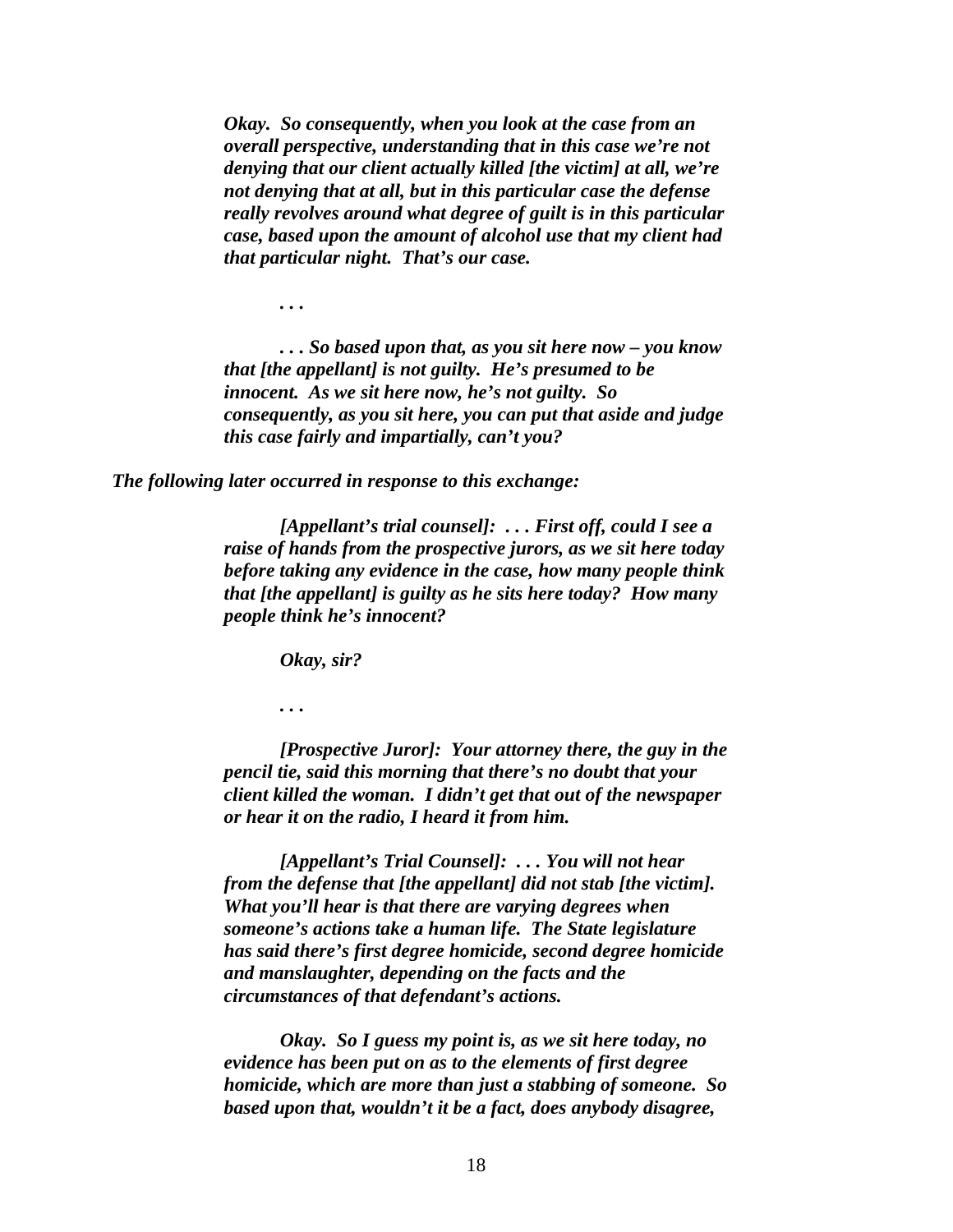*that he's innocent until the State proves him guilty? Does anybody disagree with that?* 

*[A prospective juror] had talked about that the defense and the State had to prove to him their side of the case. [Prospective Juror], do you still think that [the appellant] has to put on evidence if the State does not prove their side of the case, their elements of the crime?*

*[Appellant's Trial Counsel]: Do you understand, I guess, the point I was making, that the State has to prove every element of the crime that is charged, and that in addition to [the appellant] stabbing [the victim], there's different elements for that first degree homicide, and until the State meets their burden, that my client is innocent of that charge? Do you have any qualms or disagreements about that?* 

*. . .* 

*. . .* 

*[Appellant's Trial Counsel]: I just have a few more questions. [The prosecutor] had brought up questions revolving around domestic violence. And in this case, [the appellant] stabbed [the victim,] who was his girlfriend.* 

One of the appellant's attorneys made the following remarks during his opening statement:

> No, I'm not going to stand up at this point or any point in this trial, or nor will [co-counsel], and look each of you in the eye and tell you that [the appellant] did not stab [the victim]. I'm not going to tell you that his actions did not take the life of another human being. The evidence is overwhelming that his actions did take that life. [The appellant] took a hunting knife and he stabbed [the victim.] There was a witness to the stabbing, as [the prosecutor] stated. [The appellant] fled and [the appellant] confessed to the police that, yes, he did stab [the victim]. . . .

. . . The reason we're here is not to decide if [the appellant] is guilty of stabbing [the victim.] He did stab her. The reason we're here is that the State and the prosecutor has charged [the appellant] with first degree homicide.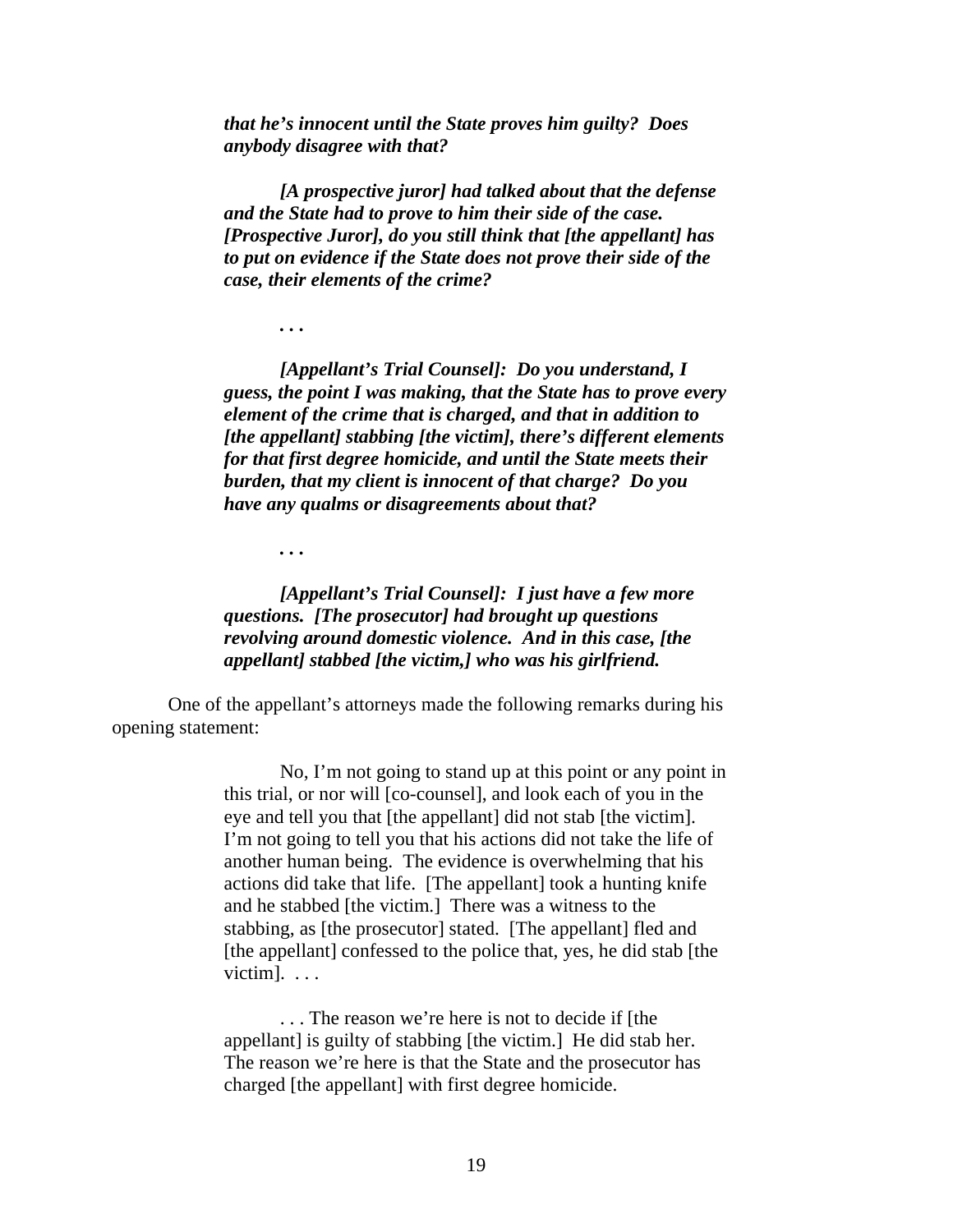Now, there are several other charges that [the appellant] could have been charged with or that you as the jury could find him guilty of.  $\dots$ 

. . . I'm sure we've all heard that term, "manslaughter." And I will submit to you that that's what the evidence will show in this case. Not a first degree homicide, as [the] prosecutor . . . states, a crime of passion.

But also, I submit to you that after listening to the evidence and the evidence of [the appellant's] drunkenness on that morning and his lack of sleep, his toxic relationship with [the victim], in this argument, that rage that was fueled by jealousy from this newly formed triangle of love, fueled intensely by jealousy and intoxication, that these factors led [the appellant] into this rage, to the state of mind where jealousy and anger – not at this point alcohol consuming him, but jealousy and anger and rage.

These factors and the evidence you will hear, the evidence that you will see this week, I submit will not lead you to first degree homicide, as the State wants you to believe, but will lead you to what the State Legislature has said was manslaughter, a crime of passion. Thank you.

During his closing argument, one of the appellant's attorneys again stated more than one time that the appellant "stabbed" the victim, in addition to the following:

> It's important to note at the outset that in my opening statement I told you that I would not stand up here and look each and every one of you in the eye, and that I was not going to tell you [the appellant] did not stab [the victim].  $\dots$

So right at the outset we told you what this case was about. . . .

. . .

. . .

. . . the heat of passion.

That's what the case is about. It's what our story is about, our movie. We're no fluff. We're talking about a love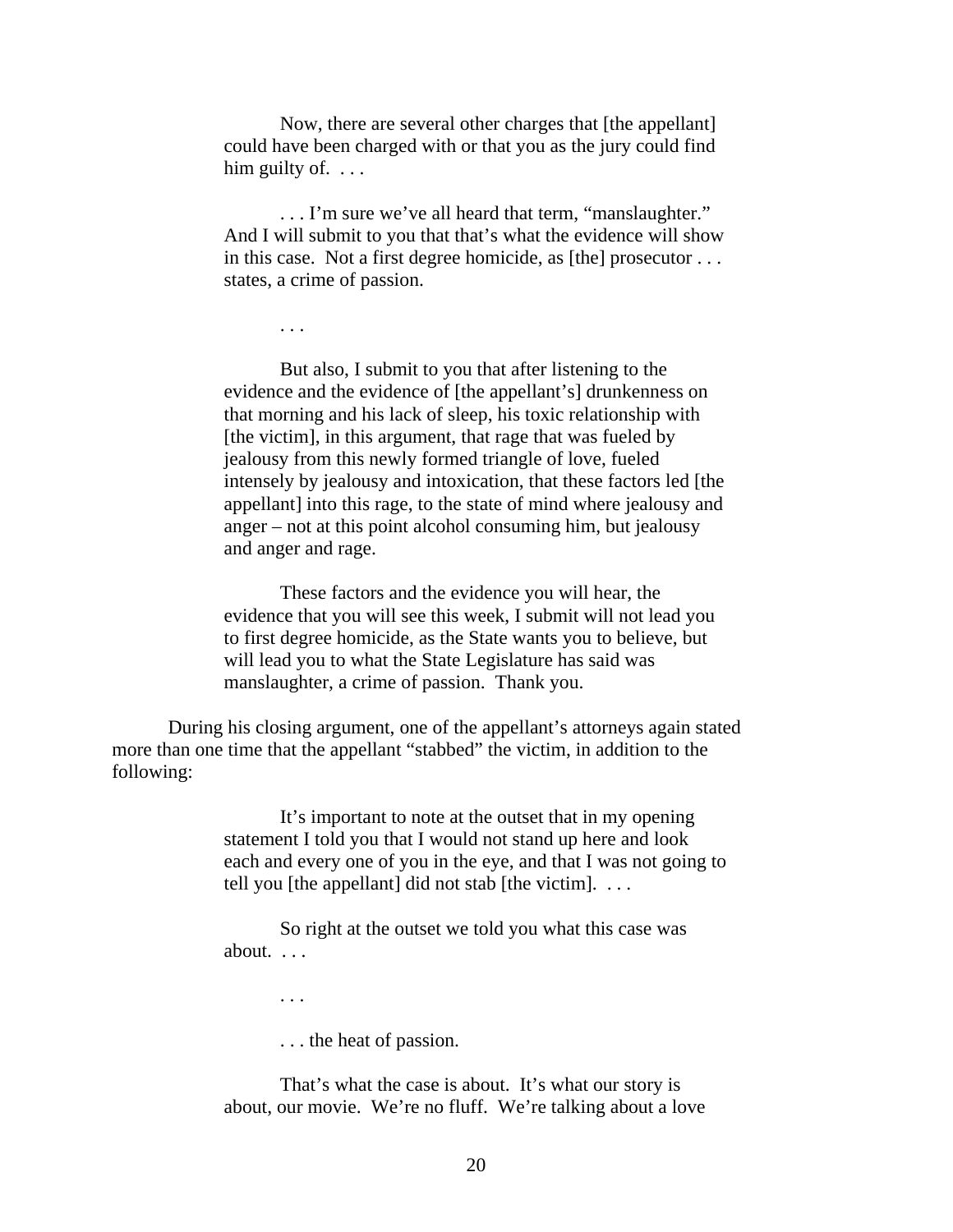triangle. We're talking about a limited amount of durational time here. When you apply the facts of our movie, of the Manslaughter case with the law, you come to one conclusion, that [the appellant] is guilty, yes, but he is guilty of a crime of passion, heat of passion. He'[s] guilty of Manslaughter. Thank You.

#### An attorney

undoubtedly has a duty to consult with the client regarding "important decisions," including questions of overarching defense strategy. *Strickland [v. Washington]*, 466 U.S. [668] at 688, 104 S.Ct. 2052 [80 L.Ed.2d 674 (1984)]. That obligation, however, does not require counsel to obtain the defendant's consent to "every tactical decision." *Taylor v. Illinois*, 484 U.S. 400, 417-418, 108 S.Ct. 646, 98 L.Ed.2d 798 (1988) (an attorney has authority to manage most aspects of the defense without obtaining his client's approval). But certain decisions regarding the exercise or waiver of basic trial rights are of such moment that they cannot be made for the defendant by a surrogate. A defendant, this Court affirmed, has "the ultimate authority" to determine "whether to plead guilty, waive a jury, testify in his or her own behalf, or take an appeal." *Jones v. Barnes*, 463 U.S. 745, 751, 103 S.Ct. 3308, 77 L.Ed.2d 987 (1983); *Wainwright v. Sykes*, 433 U.S. 72, 93, n. 1, 97 S.Ct. 2497, 53 L.Ed.2d 594 (1977) (Burger, C.J., concurring). Concerning those decisions, an attorney must both consult with the defendant and obtain consent to the recommended course of action.

A guilty plea, we recognized in *Boykin v. Alabama*, 395 U.S. 238, 89 S.Ct. 1709, 23 L.Ed.2d 274 (1969), is an event of signal significance in a criminal proceeding. By entering a guilty plea, a defendant waives constitutional rights that inhere in a criminal trial, including the right to trial by jury, the protection against self-incrimination, and the right to confront one's accusers. *Id.*, at 243, 89 S.Ct. 1709. While a guilty plea may be tactically advantageous for the defendant, *id.*, at 240, 89 S.Ct. 1709, the plea is not simply a strategic choice; it is "itself a conviction," *id.*, at 242, 89 S.Ct. 1709, and the high stakes for the defendant require "the utmost solicitude," *id.*, at 243, 89 S.Ct. 1709. Accordingly, counsel lacks authority to consent to a guilty plea on a client's behalf, *Brookhart v. Janis*, 384 U.S. 1, 6-7, 86 S.Ct. 1245, 16 L.Ed.2d 314 (1966); moreover, a defendant's tacit acquiescence in the decision to plead is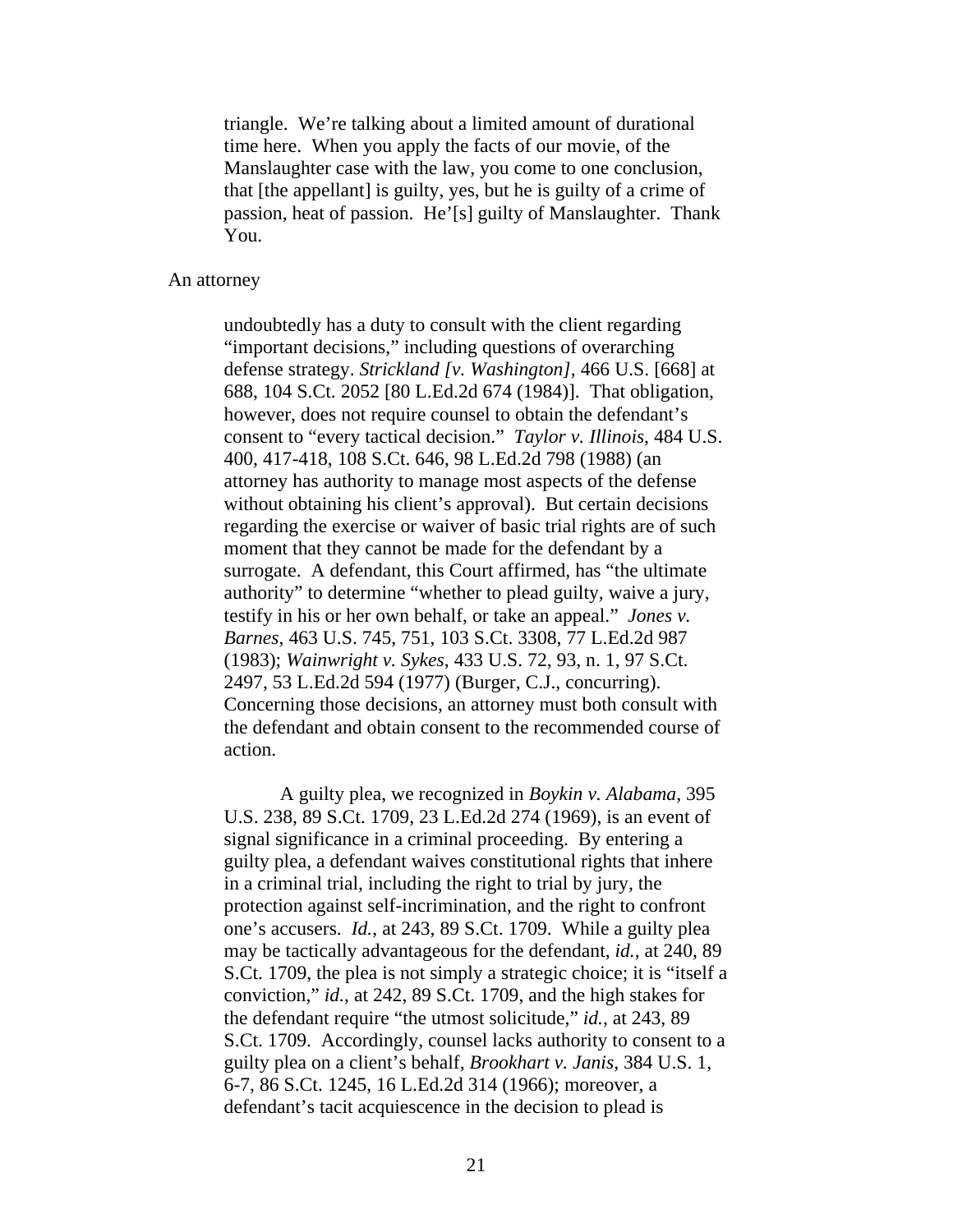insufficient to render the plea valid, *Boykin*, 395 U.S., at 242, 89 S.Ct. 1709.

*Florida v. Nixon*, \_\_\_ U.S. \_\_\_, 125 S.Ct. 551, 560, 160 L.Ed.2d 565 (2004).

The United States Supreme Court has stated:

*Cronic* recognized a narrow exception to *Strickland's* holding that a defendant who asserts ineffective assistance of counsel must demonstrate not only that his attorney's performance was deficient, but also that the deficiency prejudiced the defense. *Cronic* instructed that a presumption of prejudice would be in order in "circumstances that are so likely to prejudice the accused that the cost of litigating their effect in a particular case is unjustified." [*United States v. Cronic,*] 466 U.S. [648] at 658, 104 S.Ct. 2039 [80 L.Ed.2d 657 (1984)]. The Court elaborated: "[I]f counsel entirely fails to subject the prosecution's case to meaningful adversarial testing, then there has been a denial of Sixth Amendment rights that makes the adversary process itself presumptively unreliable." *Id.*, at 659, 104 S.Ct. 2039; see *Bell v. Cone*, 535 U.S. 685, 696-697, 122 S.Ct. 1843, 152 L.Ed.2d 914 (2002) (for *Cronic's* presumed prejudice standard to apply, counsel's "failure must be complete"). We illustrated just how infrequently the "surrounding circumstances [will] justify a presumption of ineffectiveness" in *Cronic* itself. In that case, we reversed a Court of Appeals ruling that ranked as prejudicially inadequate the performance of an inexperienced, under-prepared attorney in a complex mail fraud trial. 466 U.S., at 662, 666, 104 S.Ct. 2039.

*Nixon*, 125 S.Ct. at 562. In Wyoming, we have set forth the following analytical framework:

Although we ordinarily adhere to the *Strickland* test in reviewing claims of ineffective assistance of counsel and require a showing of deficient performance coupled with prejudice, there is a narrow class of cases where the "circumstances . . . are so likely to prejudice the accused that the cost of litigating their effect in a particular case is unjustified." *United States v. Cronic*, 466 U.S. 648, 658, 104 S.Ct. 2039, 80 L.Ed.2d 657  $(1984)$ ,  $\ldots$  The complete denial of counsel is one such circumstance. *Cronic*, 466 U.S. at 659, 104 S.Ct. 2039. Another exists where "counsel entirely fails to subject the prosecution's case to meaningful adversarial testing." *Id.* . . . Where such circumstances are shown to exist, prejudice will be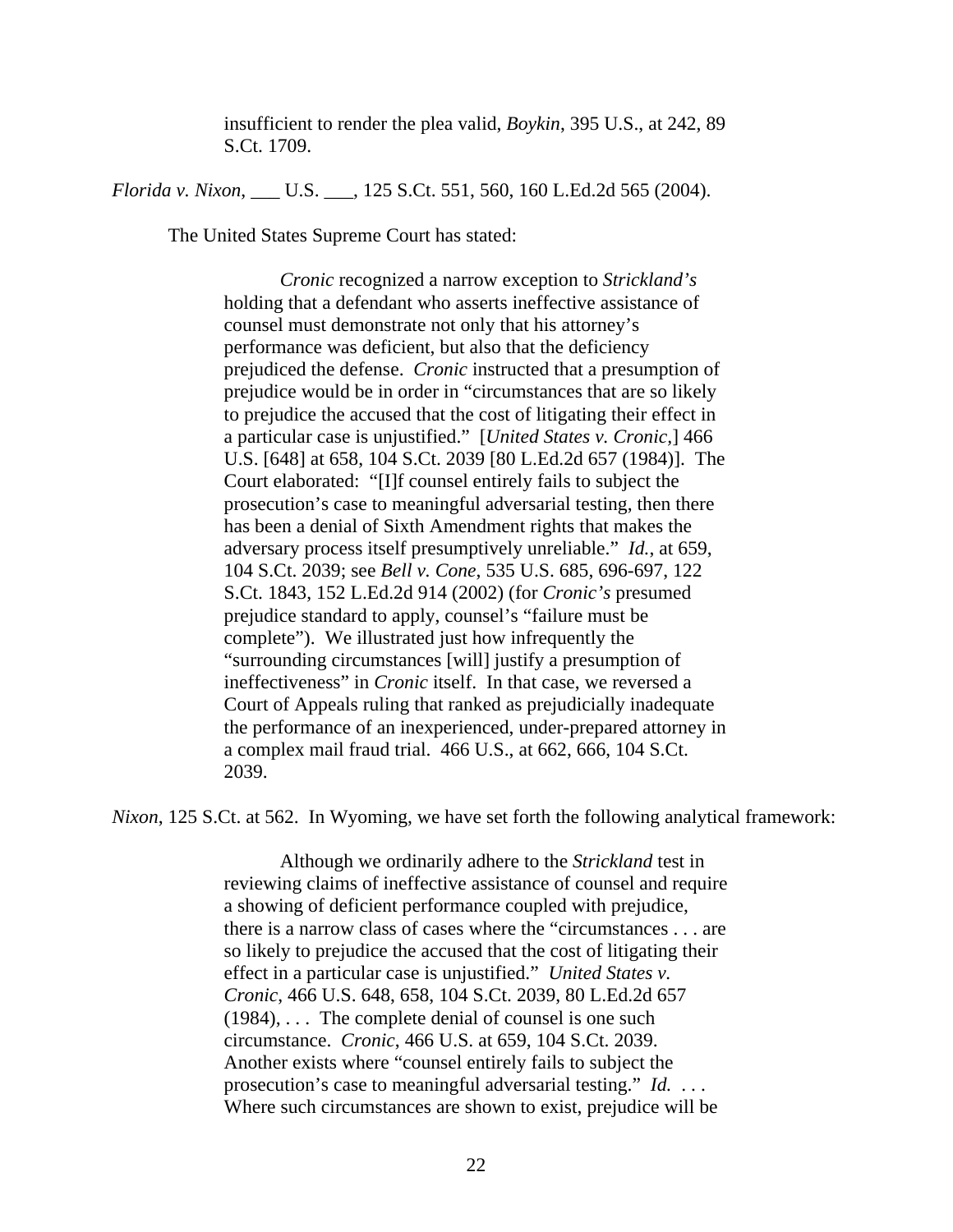presumed without inquiry into the actual performance at trial. *Id.* Wyoming recognizes this narrow line of cases in which prejudice is presumed. *Olsen v. State*, 2003 WY 46, ¶ 75, 67 P.3d 536, ¶ 75 (Wyo.2003) (citing *Herdt v. State*, 816 P.2d 1299, 1301-02 (Wyo.1991)).

Among the many jurisdictions that have applied the *Cronic* test, a number, including Wyoming, have done so in cases involving a concession of guilt by the defendant's counsel. *Olsen*, 2003 WY 46, 67 P.3d 536. Such a concession, it is reasoned, constitutes a failure on the part of defense counsel to subject the prosecution's case to meaningful adversarial testing . . ..

 Under the *Cronic* analysis, concessions of guilt by counsel are deemed per se prejudicial where such concessions amount to a failure on the part of defense counsel to subject the prosecution's case to meaningful adversarial testing. In the words of the *Brown* court, it is only where the record as a whole demonstrates that counsel acted less like an adversary and more like an advocate for the state that a breakdown in the adversarial process occurs rendering the outcome of the proceeding unreliable and violating the right to effective assistance of counsel. *Brown [v. Rice]*, 693 F.Supp. 381 [(W.D.N.C. 1988)].

*Sincock v. State*, 2003 WY 115, ¶¶ 38-39, 56, 76 P.3d 323, 337, 341 (Wyo. 2003).

We considered a nearly identical issue in *Olsen v. State*, 2003 WY 46, 67 P.3d 536 (Wyo. 2003). Olsen was convicted of "capital/first degree murder and robbery" for killing three people and robbing a bar. *Id.* at ¶¶ 2, 4, 67 P.3d at 546, 547. Olsen confessed that he had killed the three victims to his mother and also several different times to law enforcement. *Id.* at ¶¶ 6, 8-9, 67 P.3d at 548-49. Olsen entered a not guilty plea. *Id.* at ¶ 11, 67 P.3d at 549. At trial, his counsel told the prospective jury panel during voir dire that

> Olsen admitted his guilt, and the single issue before them was whether he had committed first degree murder or second degree murder. Defense counsel explained that intoxication was a defense to first degree murder, and he intended to show that Olsen did not premeditate the murders.

*Id.* at  $\P$  14, 67 P.3d at 550. In particular, counsel stated:

"Ladies and gentlemen, before we start I'm going to tell you, I'm going to admit to you, that the issue in this case will not involve who did the shootings. That won't be the issue. We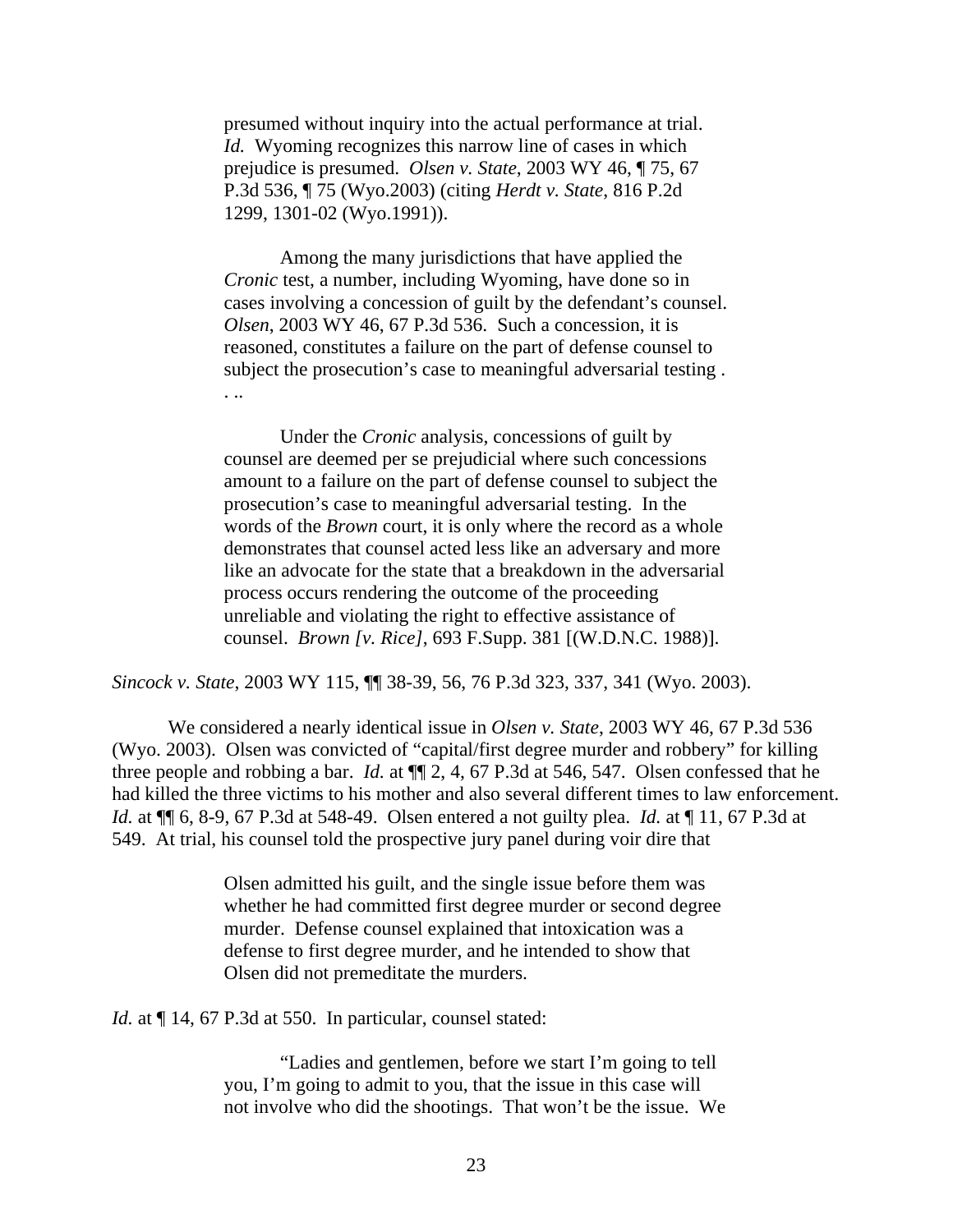admit, ladies and gentlemen, that Martin Olsen shot all three of the individuals concerned in this case; Emma McCoid, Kyle Baumstarck, Art Taylor. That he did that on the evening of January the  $20<sup>th</sup>$ , we admit that, that he shot them. They were facedown and he shot them in the back of the head. That he took money from that establishment and he left. He was ultimately captured near Buffalo. We admit all those facts, ladies and gentlemen, they are facts. They are there. He's confessed to it . . .. He's not only confessed to police officers he's confessed to his mother.

So before we start, I wanted to get that on the table. That won't be an issue. Okay. Do all of you understand then what I just told you? Do all of you understand that? What will be an issue in this particular case, ladies and gentlemen, is the degree of guilt. That's why we're here."

*Id.* at  $\P$  70, 67 P.3d at 563.

 $\overline{a}$ 

The jury was ultimately instructed on first-degree murder, felony murder, seconddegree murder, aggravated robbery, simple robbery, and larceny. In its closing argument, the defense attacked the State's evidence, emphasized the evidence as to Olsen's intoxication, and asked the jury for a verdict of second-degree murder. *Id.* at ¶ 19, 67 P.3d at 551. The jury found Olsen guilty of three counts of first-degree premeditated murder, three counts of felony murder, and aggravated robbery, and sentenced Olsen to death. *Id.* at ¶ 56, 67 P.3d at 559.

On appeal, Olsen argued that his "counsel conceded his guilt without pursuing the affirmative defense [of not guilty by reason of mental illness or deficiency]." *Id*. at ¶ 70, 67 P.3d at 564. After resolving that issue, $18$  we further stated:

> Our independent review requires that we examine whether trial counsel's admission of guilt to the shootings violates the rule that "the admission by counsel of his client's guilt to the jury[ ] represents a paradigmatic example of the sort of breakdown in the adversarial process that triggers a presumption of prejudice." *United States v. Williamson*, 53 F.3d 1500, 1511 ( $10^{th}$  Cir.1995). Wyoming recognizes that there are cases of deficient performances where prejudice is presumed. *Herdt v. State*, 816 P.2d 1299, 1301-02 (Wyo.1991). . . .

<sup>&</sup>lt;sup>18</sup> In the context of this particular issue, we noted that because "neither the record nor this appeal suggest otherwise, we assume that Olsen consented to a trial strategy of admitting during voir dire to shooting the victims either to avoid the death penalty through convictions for second degree murder or to reduce culpability in the sentencing phase." *Olsen*, 2003 WY 46, ¶ 71, 67 P.3d at 564.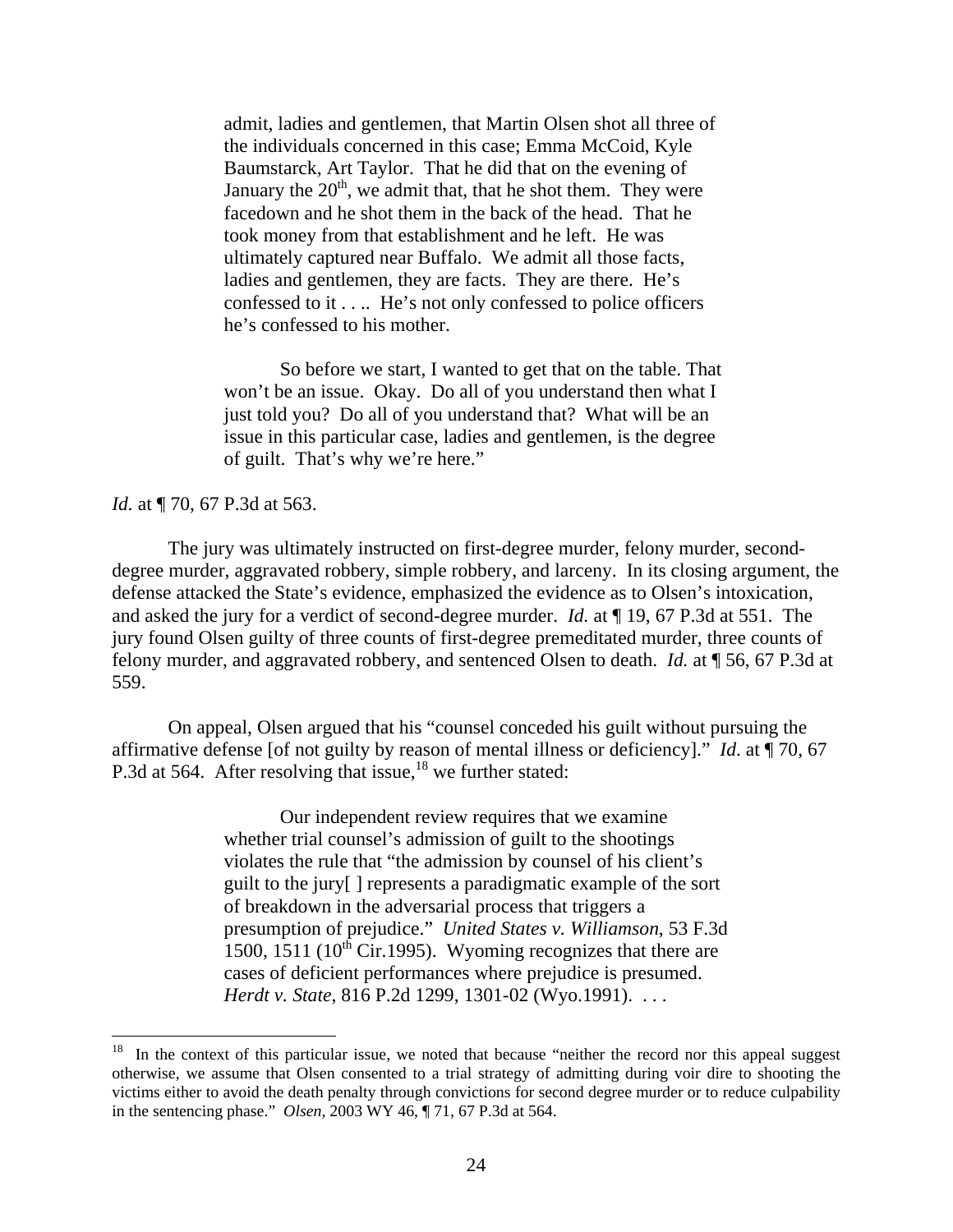The Eighth Circuit has considered similar facts and concluded that admitting the act but denying the requisite mental state by an intoxication defense to first degree murder charges is not the functional equivalent of a guilty plea. *Nielsen v. Hopkins*, 58 F.3d 1331, 1335 (8<sup>th</sup> Cir.1995); *Parker v. Lockhart*, 907 F.2d 859, 861 ( $8<sup>th</sup>$  Cir.1990). We agree with that analysis and find that the concession here was, tactically, a reasonable attempt to avoid a first degree murder conviction in light of Olsen's several confessions that he had shot the victims. We find no error.

## *Olsen*, 2003 WY 46, ¶¶ 75-76, 67 P.3d at 565-66.

. . .

We find that the circumstances in the instant case are quite similar to the circumstances in *Olsen*. "Whether such an admission [of guilt] actually occurred is necessarily fact-intensive." *United States v. Williamson*, 53 F.3d 1500, 1511 (10<sup>th</sup> Cir.), *cert. denied*, 516 U.S. 882 (1995). In the instant case, the appellant was charged with first-degree premeditated murder and entered a "not guilty" plea to that charge. The evidence that the appellant stabbed and killed the victim was overwhelming: (1) Cunningham witnessed the stabbing; (2) the appellant stated to Lacquement that the appellant "might be going down this time" and believed the victim had been "stabbed or killed"; (3) the appellant confessed to Richards multiple times that he killed the victim and also stated that he "stabbed" her "in the heart"; (4) the appellant confessed to his father that he killed the victim; (5) the appellant confessed to Detective Elliott in a tape-recorded statement that he stabbed the victim, left the knife in his kitchen sink, and verified that the victim was dead—the appellant further stated that Cunningham did not participate in the stabbing; and (6) the victim's blood was identified on the appellant's right hand, and on the knife found in the appellant's kitchen sink. The appellant acknowledges that "[t]here can be no question that this was a difficult case" for his trial counsel.

It is apparent from the record that, facing this evidence, the appellant's trial counsel sought to avoid a first-degree murder conviction by admitting that the appellant stabbed and killed the victim, undermining the requisite mental state for first-degree murder due to the appellant's intoxication,<sup>19</sup> and asking the jury for a verdict of manslaughter based on the circumstances surrounding the stabbing. We concluded in *Olsen* that a nearly identical

<sup>&</sup>lt;sup>19</sup> The jury was instructed that if they found

that the defendant, at the time of the offense was suffering from self-induced intoxication to such a degree that there is a reasonable doubt in your minds whether the defendant possessed the mental ability to form premeditated malice necessary for First Degree Murder, then you should find the defendant not guilty of the crime of First Degree Murder.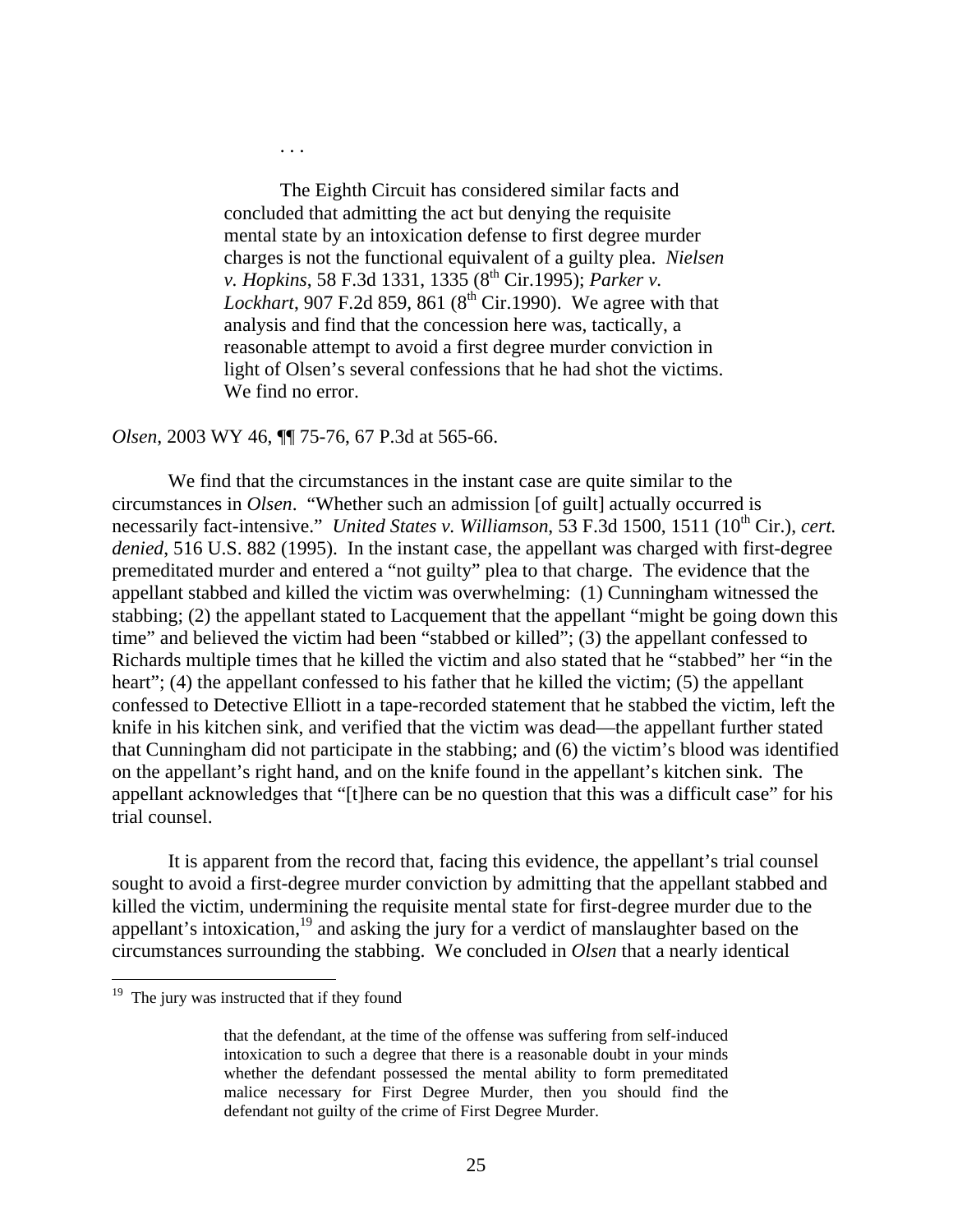approach was "not the functional equivalent of a guilty plea" and that it was, tactically, "a reasonable attempt to avoid a first degree murder conviction in light of Olsen's several confessions that he had shot the victims."20 *Olsen*, 2003 WY 46, ¶ 76, 67 P.3d at 566. *See generally also, for example, Trice v. Ward*, 196 F.3d 1151, 1161-62 (10th Cir. 1999), *cert.*  denied, 531 U.S. 835 (2000); *United States v. Johnson-Wilder*, 29 F.3d 1100, 1105 (7<sup>th</sup> Cir. 1994); and *State v. Williams*, 797 So.2d 1235, 1239-41 (Fla. 2001). "The fact that [the appellant's] theory was ultimately unsuccessful does not require a holding that he did not receive effective assistance of counsel." *Bloomquist v. State*, 914 P.2d 812, 822 (Wyo. 1996).

We add that the instant case is not the kind envisioned by *United States v. Cronic*, 466 U.S. 648, 104 S.Ct. 2039, 80 L.Ed.2d 657 (1984), wherein the appellant's trial counsel completely or entirely failed to subject the prosecution's case to meaningful adversarial testing. In fact, trial counsel in the instant case:

1. Filed several pretrial motions and succeeded in excluding some potentially damaging testimony.

2. Presented an opening statement, during which statement counsel emphasized the evidence he expected would tell the "rest of the story" (as opposed to the prosecution's version), including the severity of the appellant's drinking problem, the nature of the relationship between the appellant and the victim, the appellant's drinking leading up to the stabbing, and the circumstances surrounding the stabbing.

3. Made numerous trial objections.

l

4. Cross-examined most of the trial witnesses, and cross-examined Cunningham extensively regarding his intoxication level during the relevant time period, how much alcohol the appellant had consumed and his resulting level of intoxication, a potential inconsistent prior statement to law enforcement, and a potential contradiction between Cunningham's testimony and that of a bartender as to Cunningham's demeanor August 16.

5. Made a motion for a judgment of acquittal.

<sup>20</sup> The appellant attempts to distinguish *Olsen* and the legal authority cited therein because the appellant "did not make multiple confessions," he made "one confession to law enforcement, while most likely still highly intoxicated," and Cunningham "was a long-term alcoholic who was intoxicated, and whose story did not even match the details of" the appellant's confession. The appellant also emphasizes that the instant case is not one in which the appellant actually testified at trial and admitted that he stabbed the victim. However: (1) the record reveals that in addition to Cunningham's eyewitness testimony regarding the stabbing, the appellant confessed that he stabbed and/or killed the victim to his father, to two friends, and to law enforcement; (2) we note that Cunningham's testimony was also consistent with the appellant's statement to law enforcement in many ways, and nothing in the record undermines the reliability of his testimony that the appellant stabbed and killed the victim; and (3) Olsen did not testify at his trial (*Olsen*, 2003 WY 46, ¶ 16, 67 P.3d at 550).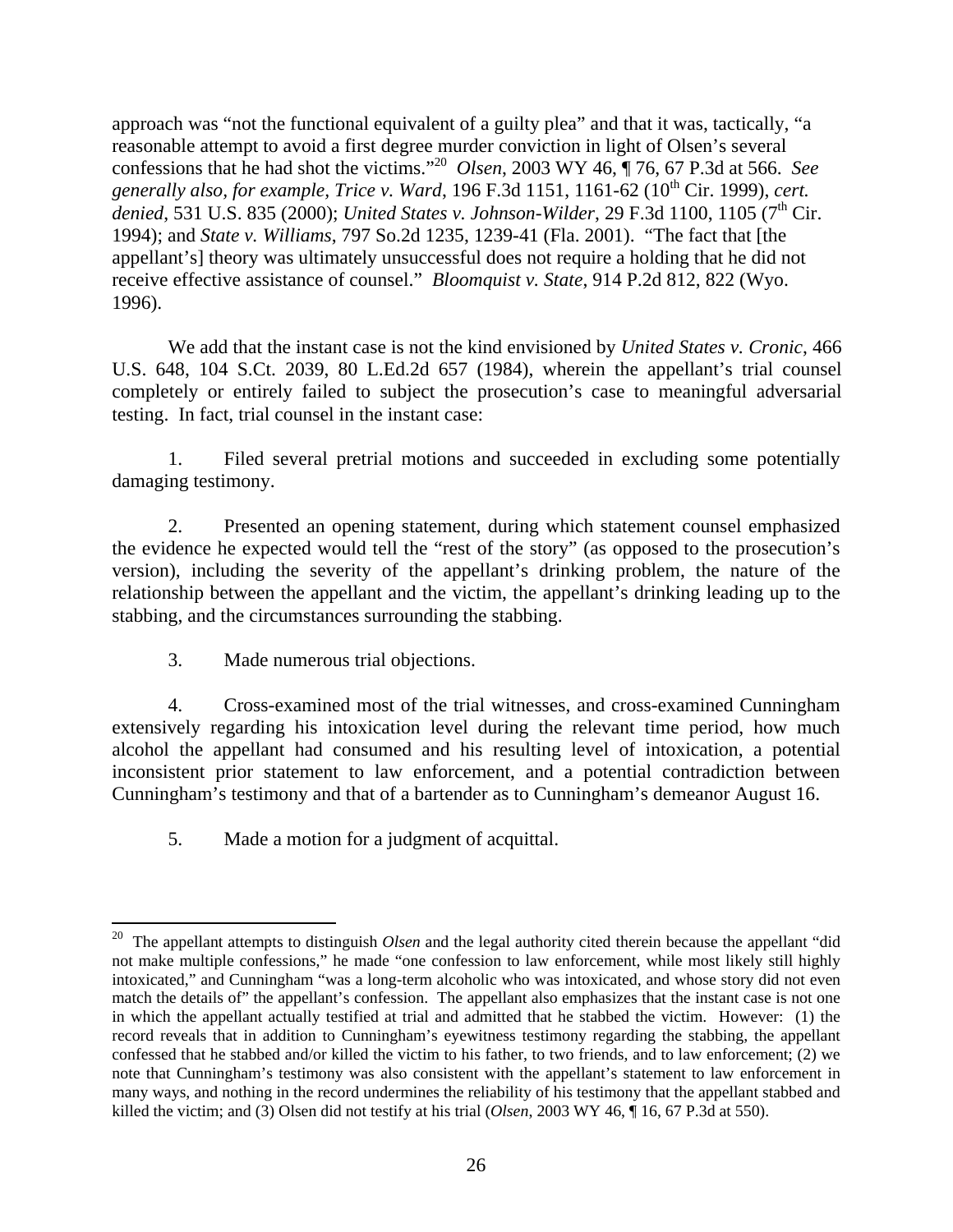6. Presented a closing argument, during which argument counsel recited the presumption of innocence and the applicable burden of proof, referenced the second-degree murder and manslaughter jury instructions, attacked the manner in which the prosecution presented its case (equating it to a "bad movie" that the prosecution attempted to overcome by presenting its case so that it would be more appealing to the jury), emphasized the appellant's extensive alcohol consumption in general and on the night in question, emphasized Cunningham's demeanor and extensive drinking on the night in question, emphasized the victim's intoxicated state, and concluded with a detailed argument (including the appellant's mental state at the time of the stabbing) as to why the circumstances surrounding the stabbing did not support "premeditation" as opposed to "heat of passion."

The district court characterized the appellant's trial defense as "competent and emphatic." *See generally Turrentine v. Mullin*,  $\overline{390}$  F.3d 1181, 1207-08 (10<sup>th</sup> Cir. 2004) and *Cooks v. Ward*, 165 F.3d 1283, 1293-96 (10th Cir. 1998), *cert. denied*, 528 U.S. 834 (1999).

The appellant does not further analyze this issue pursuant to the *Strickland* standard. *See Sincock*, 2003 WY 115, ¶¶ 39, 57-59, 76 P.3d at 337, 341-42.

### *Jury Instructions*

 $\overline{a}$ 

The appellant argues that the district court failed properly to instruct the jury on the premeditation element of first-degree murder. According to the appellant, the jury instructions given to the jury in the instant case were "misleading, incomplete, inadequate and confusing" because the

> "premeditation" instruction . . . emphasized that premeditation implies an interval, however brief, between the formation of the intent or design to kill and the commission of the act which results in death, but did not inform the jury that [the appellant] also had to have *deliberated* upon the intent or design to kill, which cannot happen in "an interval, however brief."

(Emphasis in original.) The appellant claims the jury instructions in the instant case "do not explain that a person can have the intent to kill, but *not* have the rational and reflective intent to commit premeditated murder"—"the decision to kill must be made after careful thought and deliberation and it cannot be a 'rash impulse.'" (Emphasis in original.) The appellant cites to a California pattern jury instruction quoted from a California case,  $2^1$  Black's Law Dictionary definitions of "deliberate," a Tennessee case, and an Arizona case as examples of how a jury should be instructed. He concludes that

<sup>&</sup>lt;sup>21</sup> The appellant argues that we should "adopt the definitions and jury instructions used in conjunction with" this California authority because the *Bouwkamp v. State*, 833 P.2d 486, 494-95 (Wyo. 1992) decision quotes from *People v. Crandell*, 46 Cal.3d 833, 251 Cal.Rptr. 227, 760 P.2d 423, 441 (1988), *cert. denied*, 490 U.S. 1037 (1989) for the proposition that the killing must be the result of "'a preexisting reflection'" after "'careful thought and weighing of considerations . . ..'"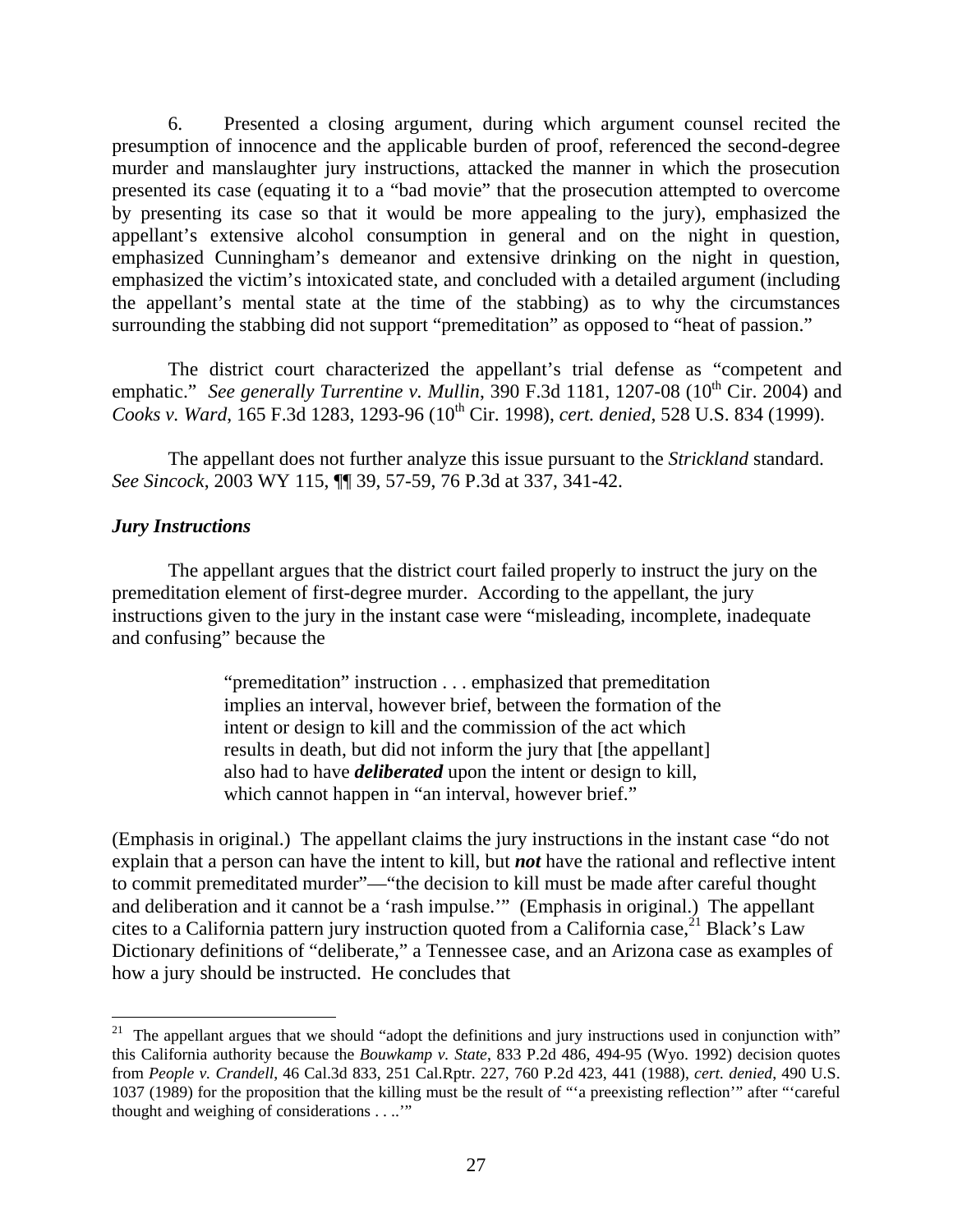[s]o long as this Court continues to adhere to the notion that "premeditation" "implies an interval, however brief, between the formation of the intent or design to kill and the commission of the act which results in death," a notion not specified by the Wyoming Legislature, without any regard to "deliberation," state prosecutors will continue to charge an otherwise second degree murder case, or manslaughter, as first degree murder, and juries will continue to render guilty verdicts for first degree murder, even as common sense tells oneself that such cases are not what the Wyoming Legislature intended as first degree homicide.

#### **Standard of Review**

"It is . . . well established that a trial court has a duty to instruct a jury on the general principles of law applicable to the case at issue. A trial court is given wide latitude in instructing the jury and, as long as the instructions correctly state the law and the entire charge covers the relevant issue, reversible error will not be found. Instructions must be considered as a whole, and individual instructions, or parts of them, should not be singled out and considered in isolation. *Ogden v. State*, 2001 WY 109, ¶ 8, 34 P.3d 271, ¶ 8 (Wyo.2001); *Coburn v. State*, 2001 WY 30, ¶ 9, 20 P.3d 518, ¶ 9 (Wyo.2001); *Merchant v. State*, 4 P.3d 184, 190 (Wyo.2000).

Jury instructions shall not be ruled defective absent a showing that the instructions confused or misled the jury as to the proper principles of law and prejudiced the defendant. *Lane v. State*, 12 P.3d 1057, 1061 (Wyo.2000). Prejudicial error must be demonstrated, and prejudice will not be demonstrated unless the instruction confused or misled the jury with respect to the proper principles of law. *Wilson v. State*, 14 P.3d 912, 916 (Wyo.2000). Further, a failure to instruct properly on an element of a crime does not constitute plain error where evidence of the defendant's guilt is overwhelming. *Id.*"

*Adams v. State*, 2003 WY 152, ¶ 4, 79 P.3d 526, 529-30 (Wyo. 2003) (*quoting Black v. State*, 2002 WY 72, ¶¶ 4-7, 46 P.3d 298, 300 (Wyo. 2002)).

The appellant did not object to the jury instructions relevant to this issue at trial, nor did the appellant propose any alternative jury instructions to the district court consistent with his appellate argument on this issue. We therefore apply the plain error standard of review: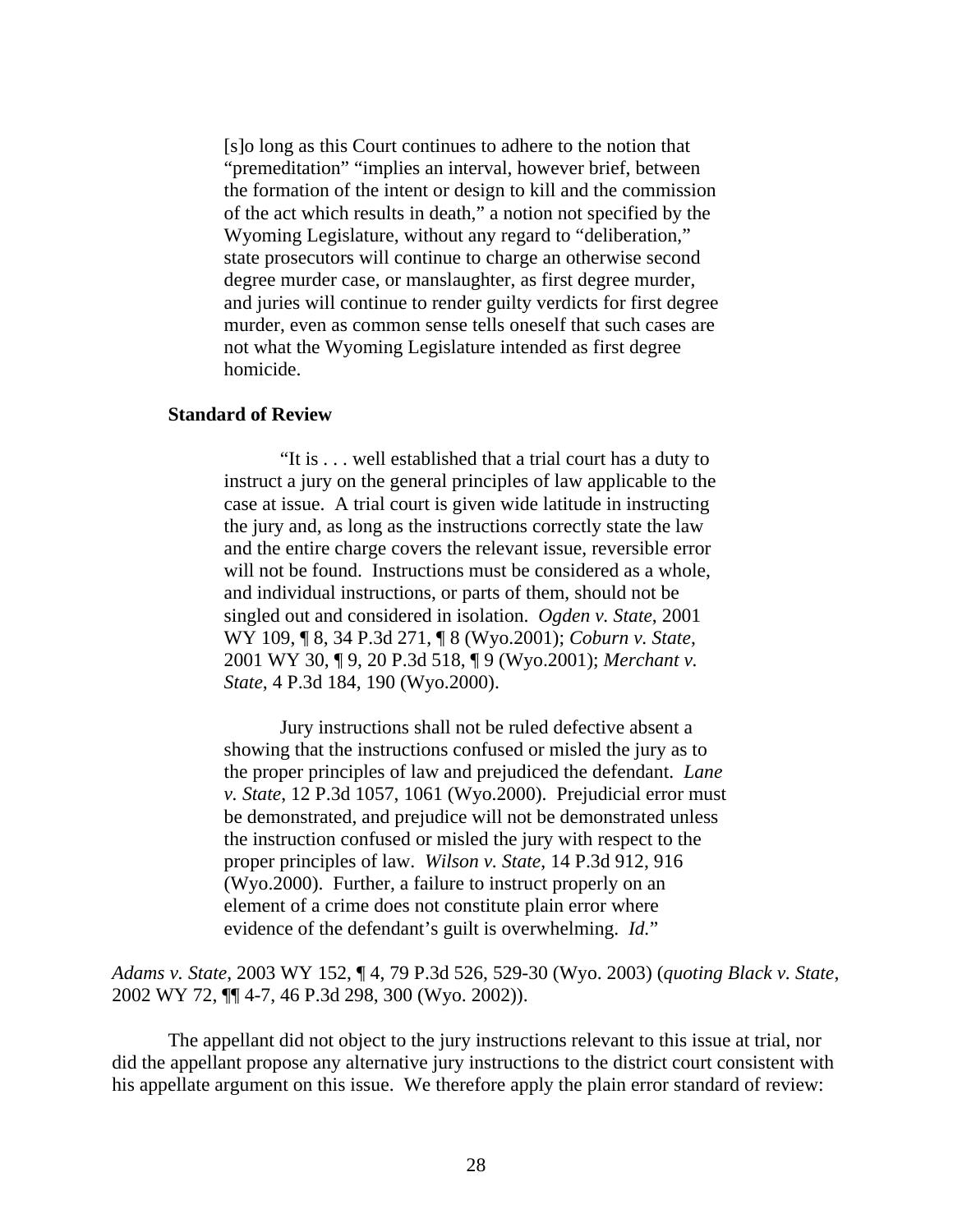"First, the record must clearly present the incident alleged to be error. Second, appellant must demonstrate that a clear and unequivocal rule of law was violated in a clear and obvious, not merely arguable, way. Last, the appellant must prove that he was denied a substantial right resulting in material prejudice to him."

*Ogden v. State*, 2001 WY 109, ¶ 9, 34 P.3d 271, 274 (Wyo. 2001) (*quoting In Interest of CB*, 749 P.2d 267, 268-69 (Wyo. 1988)).

#### **Discussion**

 The district court instructed the jury in the instant case on the elements of firstdegree murder, second-degree murder, and manslaughter. The appellant's contentions concern the substantive jury instructions on first-degree murder. Wyo. Stat. Ann. § 6-2- 101(a) provides, in pertinent part, that whoever "purposely and with premeditated malice . . . kills any human being is guilty of murder in the first degree." The jury instructions given on first-degree murder in the instant case provided, in pertinent part:

### INSTRUCTION NO. 11

The elements of the crime of Murder in the First Degree, as charged in this case, are:

- 1. On or about the  $17<sup>th</sup>$  day of August, 2002;
- 2. In Sweetwater County, Wyoming;
- 3. The Defendant, [the appellant];
- 4. Purposely; and
- 5. With premeditated malice;
- 6. Killed [the victim].

If you find from your consideration of all the evidence that each of these elements has been proved beyond a reasonable doubt, then you should find the defendant guilty.

If, on the other hand, you find from your consideration of all the evidence that any of these elements has not been proved beyond a reasonable doubt, then you should find the defendant not guilty.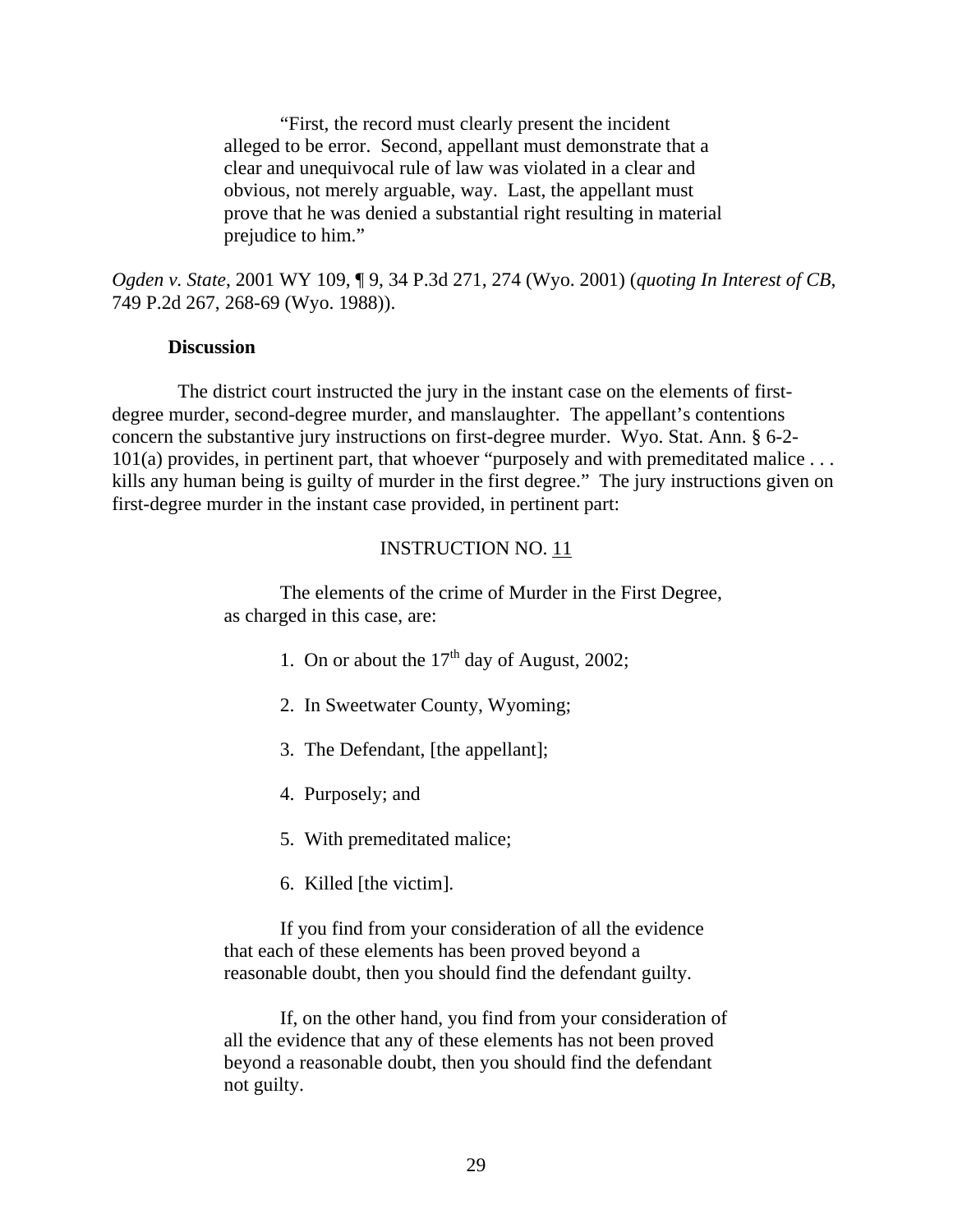#### INSTRUCTION NO. 12

"Premeditated malice" means that the Defendant thought about and considered the idea of killing before the act which caused death was committed, and that the act which caused death was done with intent to kill and without legal justification or excuse.

 "Premeditated" implies an interval, however brief, between the formation of the intent or design to kill and the commission of the act which results in death.

"Purposely" means intentionally.

"Malice" means the state of mind in which an intentional act is done without legal justification or excuse. The term "malice" conveys the meaning of hatred, ill will, or hostility toward another.

These instructions mirror W.Cr.P.J.I. §§ 21.01A, 21.01B, 21.01C, and 21.01D (2004).<sup>22</sup>

We recently considered a nearly identical argument in *Pena v. State*, 2004 WY 115, ¶¶ 41-44, 98 P.3d 857, 873-74 (Wyo. 2004):

> Pena argues that the instructions as given could allow a jury to find a defendant guilty of first degree murder simply because the defendant had the intent to kill. Pena argues the instructions did not inform the jury that a person could have the intent to kill but still not be guilty of first degree murder because he did not have the required rational and reflective thought necessary for premeditation. If the jury instructions had adequately defined premeditation, Pena continues, then there is the possibility that the jury would have found that the State had not carried its burden of proving premeditation beyond a reasonable doubt.

> The jury instructions, however, were taken directly from the Wyoming Criminal Pattern Jury Instructions. Pena did not object to the jury instructions at trial. The jury was instructed "'premeditated malice' means that the defendant thought about and considered the idea of killing before the act which caused

 $\overline{a}$ 

<sup>22</sup> Clearly, the definition of "malice" does not take into account our discussion of the term in *Keats v. State,*  2003 WY 19, ¶¶ 16-33, 64 P.3d 104, 109-114 (Wyo. 2003), which was published only two months before the trial in this case, but no issue has been raised in that regard.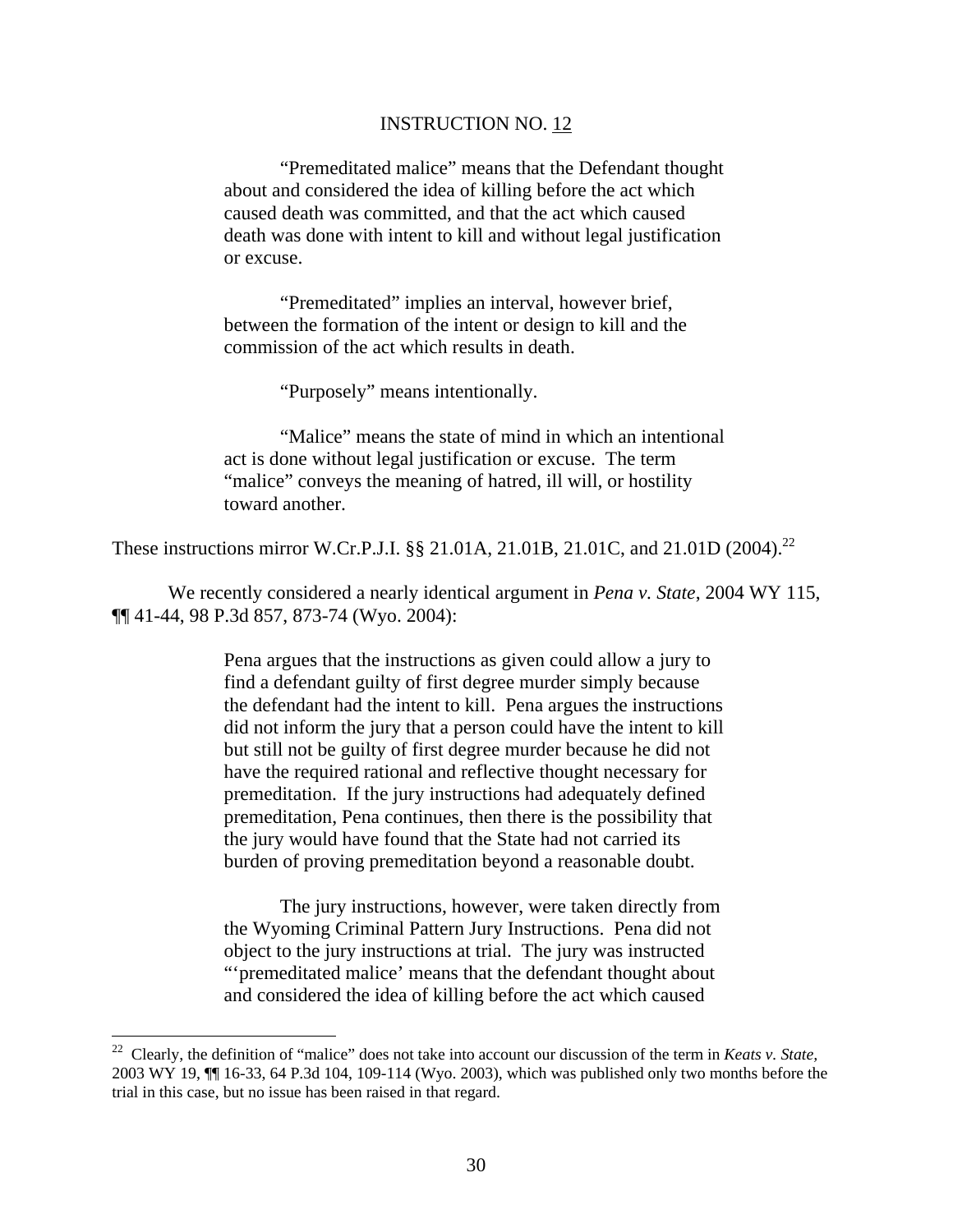death was committed, and that the act which caused death was done with intent to kill and without legal justification or excuse." We are unsure from the argument presented in Pena's opening brief if Pena is ignoring the jury instruction requirement that the defendant "thought about and considered the idea of killing before the act" or if Pena simply concludes that the phrase "thought about and considered" is not sufficient to adequately inform the jury that something beyond mere intent to kill is a necessary prerequisite to a finding of first-degree murder. Pena only argues that the jury instructions failed to instruct the jury that it had to find something beyond the intent to kill to find first degree murder.

In another sufficiency of the evidence case, *Collins v. State*, 589 P.2d 1283 (Wyo.1979), this Court stated that:

> "The defendant's argument is better designed for jury consumption than an appellate court's. A failure on the part of the State to prove malice and premeditation are principally urged by defendant. Malice can be presumed from use of a firearm. *Goodman v. State*, Wyo.1977, 573 P.2d 400, 414. The word 'premeditated' when used in reference to first-degree murder, implies an interval, however brief, between the formation of the intent or design and the commission of the act. *State v. Riggle*, 1956, 76 Wyo. 1, 298 P.2d 349, reh. den. 76 Wyo. at 63, 300 P.2d 567, cert.den. 352 U.S. 981, 77 S.Ct. 384, 1 L.Ed.2d 366; *Loy v. State*, 1919, 26 Wyo. 381, 185 P. 796."

*Collins*, at 1292. The pattern jury instructions reflect the decision in *Collins*. This is still the law in Wyoming:

> "In *Bouwkamp*, 833 P.2d at 493, we reiterated the meaning of premeditation:

> > 'It [premeditation] is the "thinking over, deliberating upon, weighing in the mind beforehand, resulting in a deliberate intention to kill which constitutes the killing murder in the first degree." *Parker v. State*, 24 Wyo. 491, 502, 161 P. 552, 555 (1916). Premeditation may be inferred from the facts and circumstances. *Murry v. State*, 713 P.2d 202, 206 (Wyo.1986);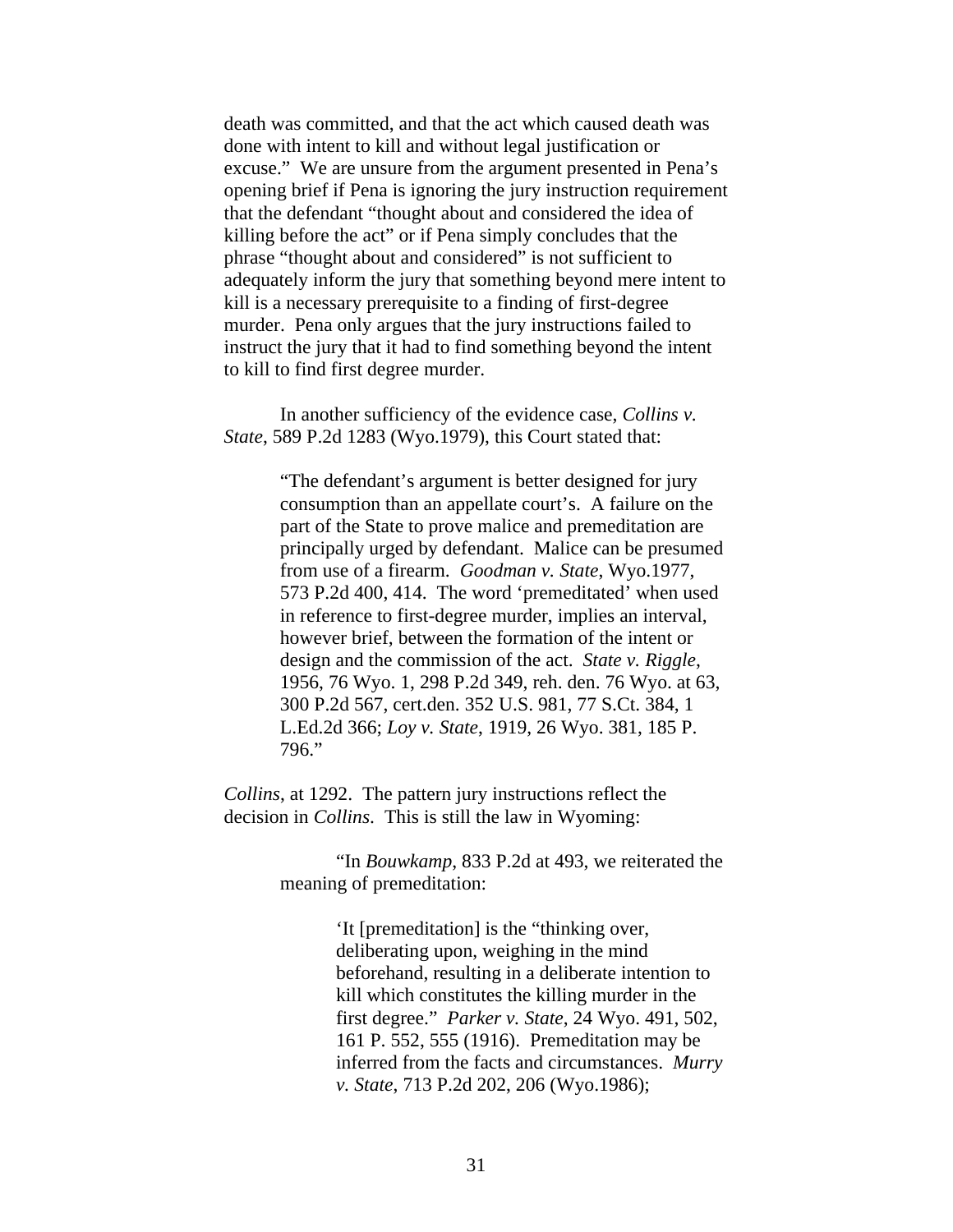*Goodman v. State*, 573 P.2d 400, 407 (Wyo.1977).'

Persons convicted of premeditated murder often have questioned what amount of time is required in 'thinking over' or 'deliberating upon' for juries to find that sufficient premeditation existed. Our rule is:

> 'Premeditation need not have existed for any given length of time before the act, it being sufficient that it existed at the time of the act; and the intent and the act may be as instantaneous as successive thoughts. *Sandoval v. People*, 117 Colo. 588, 192 P.2d 423 (1948).'

*Young v. State*, 849 P.2d 754, 761 (Wyo.1993) (*quoting Murry v. State*, 713 P.2d 202, 207 (Wyo.1986)). *See also Rude v. State*, 851 P.2d 15, 17 (Wyo.1993); *Collins v. State*, 589 P.2d 1283, 1292 (Wyo.1979)."

*Hightower v. State*, 901 P.2d 397, 403 (Wyo.1995). We think the jury instruction adequately conveys the definition of premeditation under Wyoming law.

Besides a suggestion that Wyoming should adopt California jury instructions, Pena presents no cogent argument and cites to no pertinent authority that we should change the law of premeditation in Wyoming. The jury was adequately instructed on the meaning of the definition of premeditation as it currently exists under Wyoming law, and there was sufficient evidence to support a conviction of first degree murder.

(Footnote omitted.)

Pena apparently argued in his reply brief that "Wyoming's law of premeditation is incorrect and should be clarified." *Pena*, 2004 WY 115, ¶ 44 n.6, 98 P.3d at 874 n.6. We responded as follows:

> In his reply brief he presents the argument in a direct attack of the jury instructions under the plain error standard. Pena did not frame a challenge to the jury instructions in his opening brief. A reply brief is not the place for an appellant to present new issues. It certainly is not the place to raise a new issue of constitutional magnitude. Even if this Court were to address the issue, there would be no need for this Court to make a definitive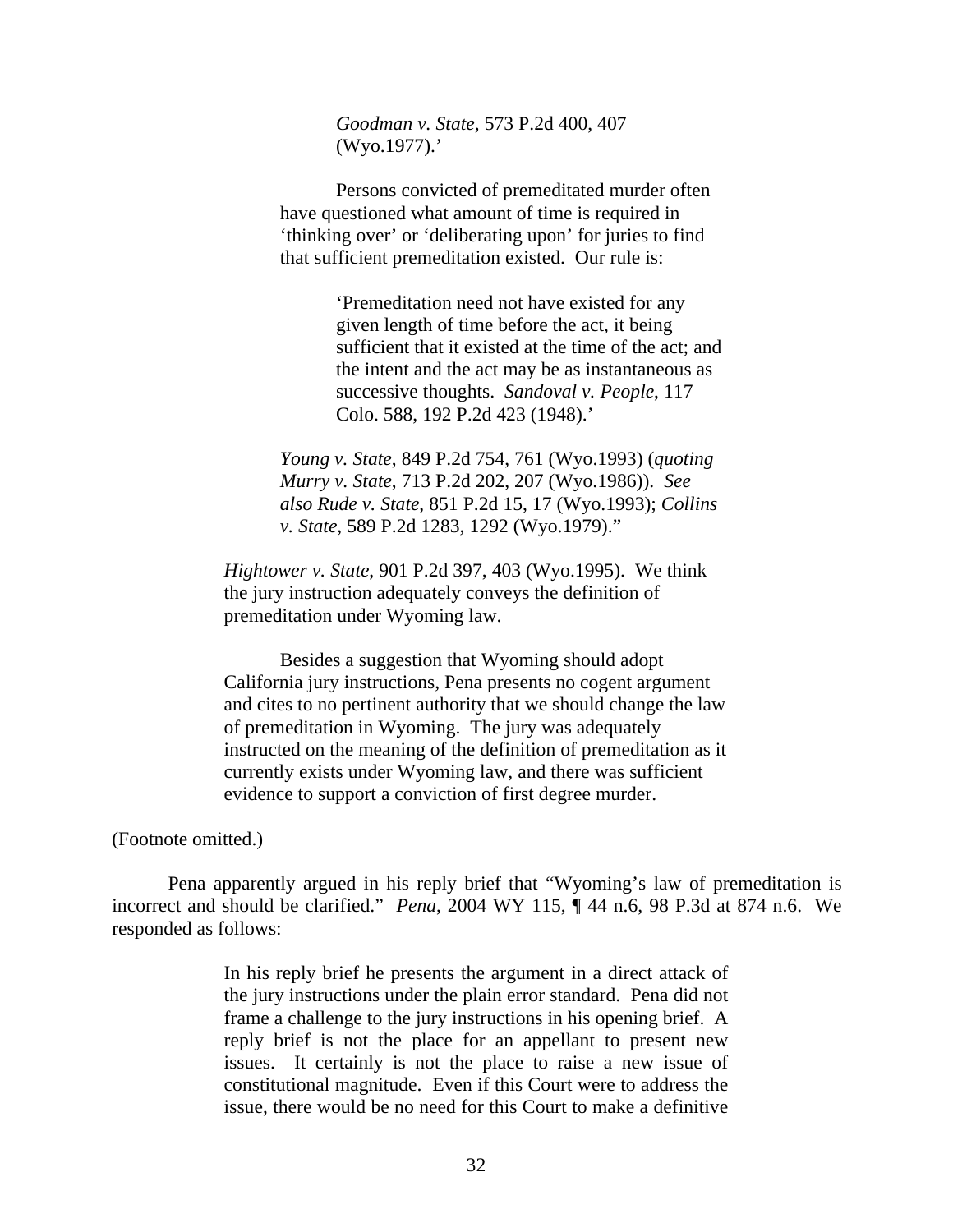decision regarding the exact definition of premeditation. The evidence in this case supports any definition that the defense might argue. Pena retrieved his rifle and loaded it telling his wife he was going to kill her. He then carried the rifle around with him for at least a half hour as he continued a heated argument with his wife. It can reasonably be inferred that Pena had plenty of time to premeditate, deliberate or otherwise think about and consider killing his wife. The portion of the reply brief presenting argument on the definition of premeditation is stricken as being violative of W.R.A.P. 7.03.

*Id.* 

 $\overline{a}$ 

In the instant case, the appellant similarly appears to ignore the fact that the jury was instructed in Instruction No. 12 that the appellant was required to have *"thought about and considered the idea of killing before the act which caused death was committed,"* that the act which caused death was done with intent to kill and without legal justification or excuse, and that premeditation implies an interval, however brief, between the formation of the intent or design to kill and the commission of the act which results in death. (Emphasis added.) As we said in *Pena*, this was a correct statement of existing law in Wyoming. *Pena*, 2004 WY 115, ¶ 43, 98 P.3d at 874. *See also Duke*, 2004 WY 120, ¶ 77, 99 P.3d at 951. Nor has the appellant sufficiently articulated how the evidence in the instant case, when viewed according to the jury instructions given, was susceptible to the kind of jury confusion alleged by the appellant. Accordingly, the appellant has not established that a clear and unequivocal rule of law was violated in a clear and obvious, and not merely arguable, way and has not demonstrated the requisite prejudice. $^{23}$ 

### *Failure to Appoint Substitute Counsel*

The appellant claims that the district court abused its discretion by denying the appellant's pretrial request for substitute counsel. The appellant sent a letter to the district court dated February 14, 2003. In the letter, the appellant requested a change in counsel for several reasons. The district court held a hearing on March 6, 2003, during which hearing the appellant presented his concerns and trial counsel responded to the concerns. The district court characterized the difficulties between the appellant and counsel as a "deterioration in communication," denied the appellant's request, and ordered the appellant to communicate "with [his] attorneys in a reasonable fashion." The district court noted that it was evident from the court file that counsel had "worked on [the appellant's] case, but they need to talk to you and you need to talk with them, and you also need to listen to them." Having carefully reviewed the record and the applicable legal standard found in *Allen v. State*, 2002 WY 48,

 $23$  As an extension of this argument, the appellant also merely asserts that the evidence at trial was insufficient to prove that the appellant deliberated prior to stabbing the victim and in a one-sentence argument that if the burden was on the appellant to object to, or propose alternative, jury instructions, the appellant's trial counsel "was ineffective . . .." These conclusory statements can hardly be deemed cogent argument.